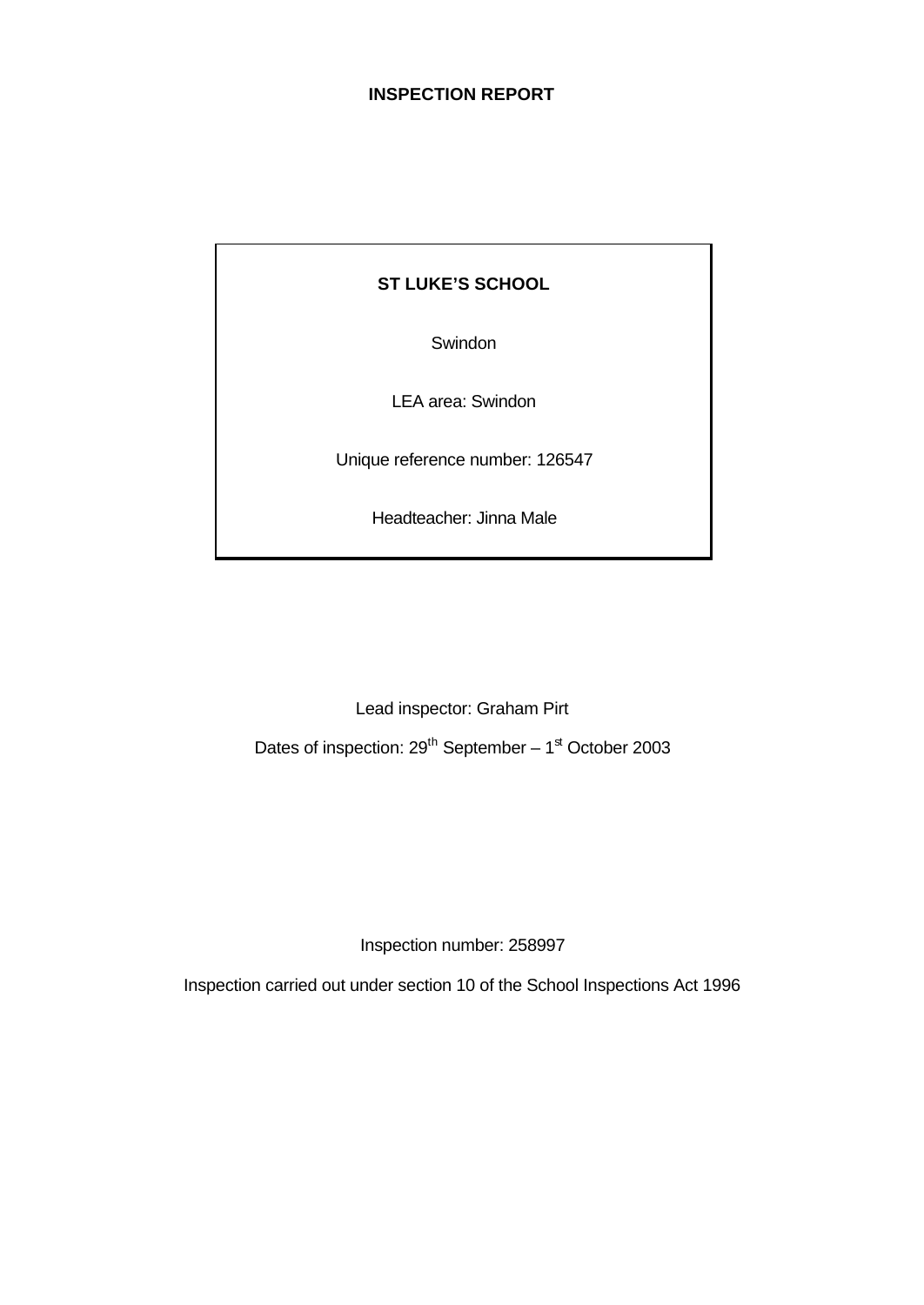## © Crown copyright 2003

This report may be reproduced in whole or in part for non-commercial educational purposes, provided that all extracts quoted are reproduced verbatim without adaptation and on condition that the source and date thereof are stated.

Further copies of this report are obtainable from the school. Under the School Inspections Act 1996, the school must provide a copy of this report and/or its summary free of charge to certain categories of people. A charge not exceeding the full cost of reproduction may be made for any other copies supplied.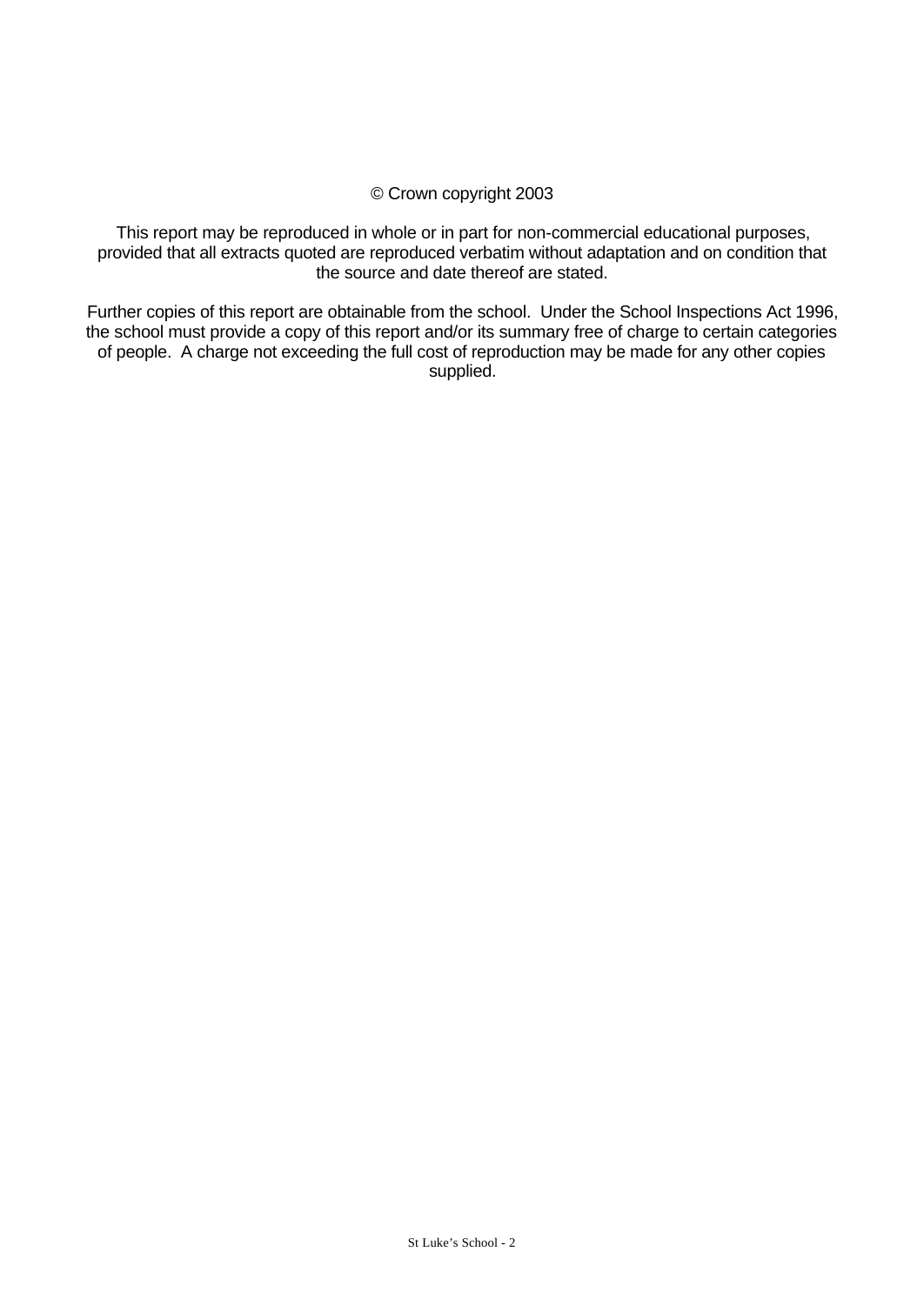# **INFORMATION ABOUT THE SCHOOL**

| Type of school:              | Special                   |
|------------------------------|---------------------------|
| School category:             | <b>Community Special</b>  |
| Age range of pupils:         | 11 - 16                   |
| Gender of pupils:            | Mixed                     |
| Number on roll:              | 56                        |
| School address:              | Cricklade Road<br>Swindon |
| Postcode:                    | <b>SN2 7AS</b>            |
| Telephone number:            | (01793) 705566            |
| Fax number:                  | (01793) 705858            |
| Appropriate authority:       | Governing Body            |
| Name of chair of governors:  | Peter Webb                |
| Date of previous inspection: | 5/6/2000                  |

## **CHARACTERISTICS OF THE SCHOOL**

St Luke's is a day school for boys and girls aged from 11 to 16 years with emotional and behavioural difficulties. It can admit up to 56 pupils and there is currently that number on roll of whom only four are girls. Pupils' attainment on entry is low, often because of inconsistent attendance at their previous schools. More than half have additional special needs such as dyslexia and ADHD (attention deficit hyperactivity disorder). Most of the pupils have been excluded from mainstream schools. Six pupils come from an ethnic minority background but there are no pupils for whom English is a second language. Pupils come mainly from the borough of Swindon. Over 60 per cent of pupils are eligible for free school meals, which is a very high proportion. Two pupils are in public care.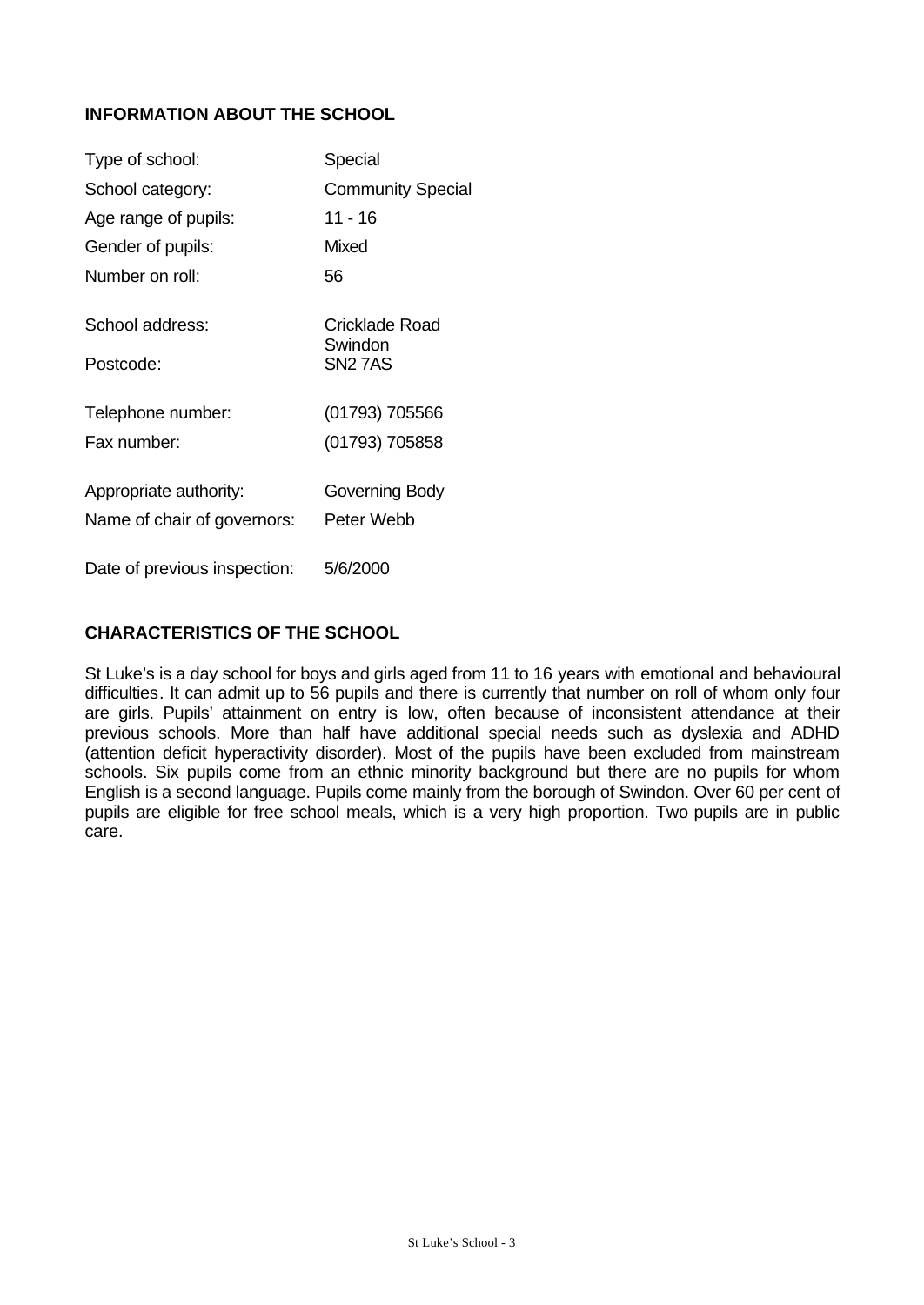# **INFORMATION ABOUT THE INSPECTION TEAM**

| Members of the inspection team |             | <b>Subject responsibilities</b> |                                                                                                |
|--------------------------------|-------------|---------------------------------|------------------------------------------------------------------------------------------------|
| 14563                          | G Pirt      | Lead inspector                  | Science, Art and Design, Music                                                                 |
| 11437                          | A Anderson  | Lay inspector                   |                                                                                                |
| 18461                          | V Wilkinson | Team inspector                  | Mathematics, Physical Education                                                                |
| 28106                          | M Majid     | Team inspector                  | Information and Communication<br>Technology, History, Geography,<br><b>Religious Education</b> |
| 20024                          | P Wright    | Team inspector                  | English, Design and Technology                                                                 |
| 21081                          | C Hackett   | Team inspector                  | Modern Foreign Language                                                                        |

The inspection contractor was:

Altecq

102 Bath Road Cheltenham **Gloucestershire** GL53 7JX

Any concerns or complaints about the inspection or the report should be made initially to the inspection contractor. The procedures are set out in the leaflet *'Complaining about Ofsted Inspections'*, which is available from Ofsted Publications Centre (telephone 07002 637833) or Ofsted's website (www.ofsted.gov.uk).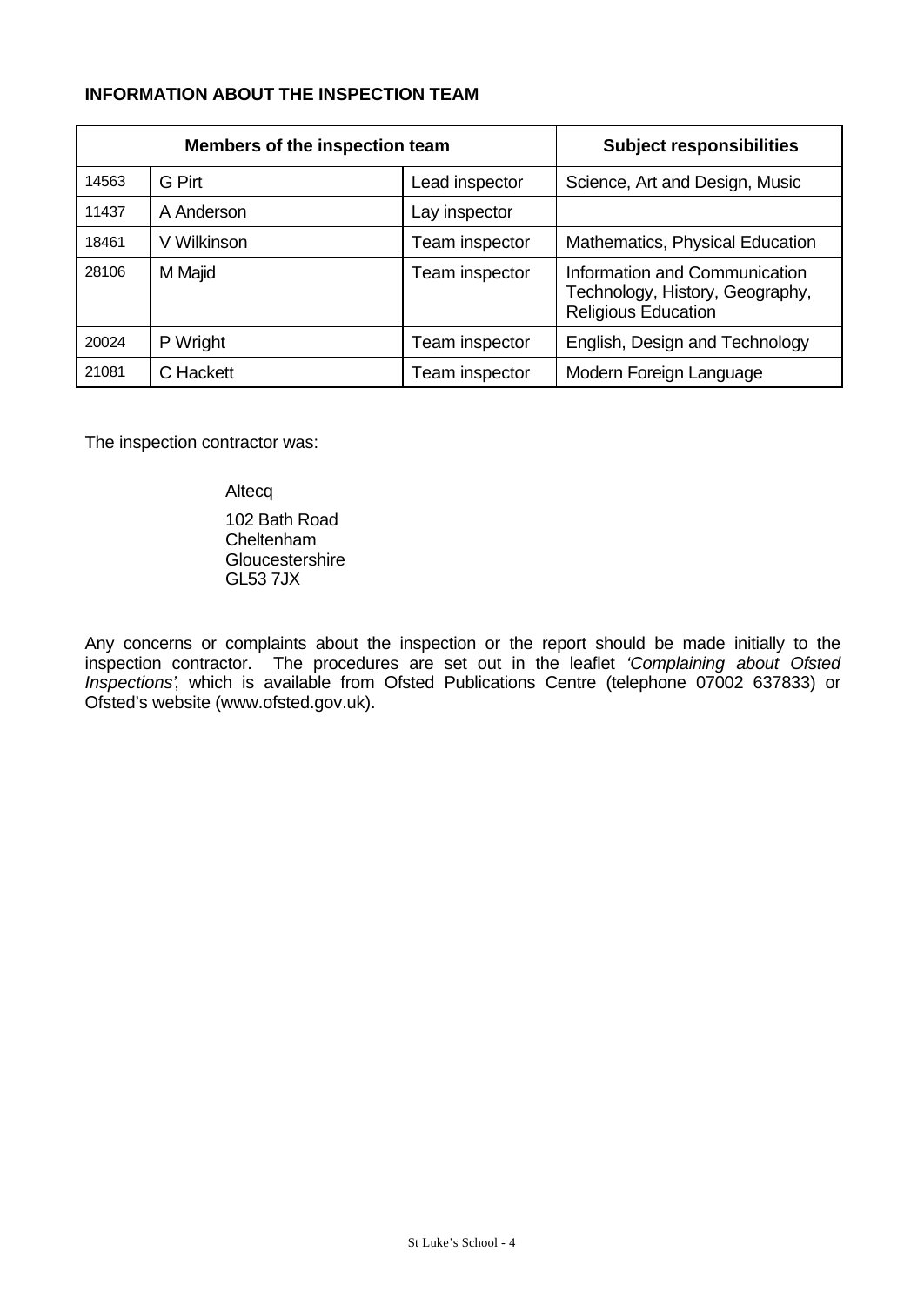# **REPORT CONTENTS**

|                                                                                                                                    | Page |
|------------------------------------------------------------------------------------------------------------------------------------|------|
| <b>PART A: SUMMARY OF THE REPORT</b>                                                                                               | 6    |
| <b>PART B: COMMENTARY ON THE MAIN INSPECTION FINDINGS</b>                                                                          |      |
| <b>STANDARDS ACHIEVED BY PUPILS</b>                                                                                                | 8    |
| Standards achieved in areas of learning, subjects and courses                                                                      |      |
| Pupils' attitudes, values and other personal qualities                                                                             |      |
| <b>QUALITY OF EDUCATION PROVIDED BY THE SCHOOL</b>                                                                                 | 10   |
| Teaching and learning<br>The curriculum<br>Care, guidance and support<br>Partnership with parents, other schools and the community |      |
| <b>LEADERSHIP AND MANAGEMENT</b>                                                                                                   | 14   |
| <b>PART C: THE QUALITY OF EDUCATION IN</b><br><b>SUBJECTS AND COURSES IN KEY STAGES 3 AND 4</b>                                    | 16   |
| <b>PART D: SUMMARY OF THE MAIN INSPECTION JUDGEMENTS</b>                                                                           | 23   |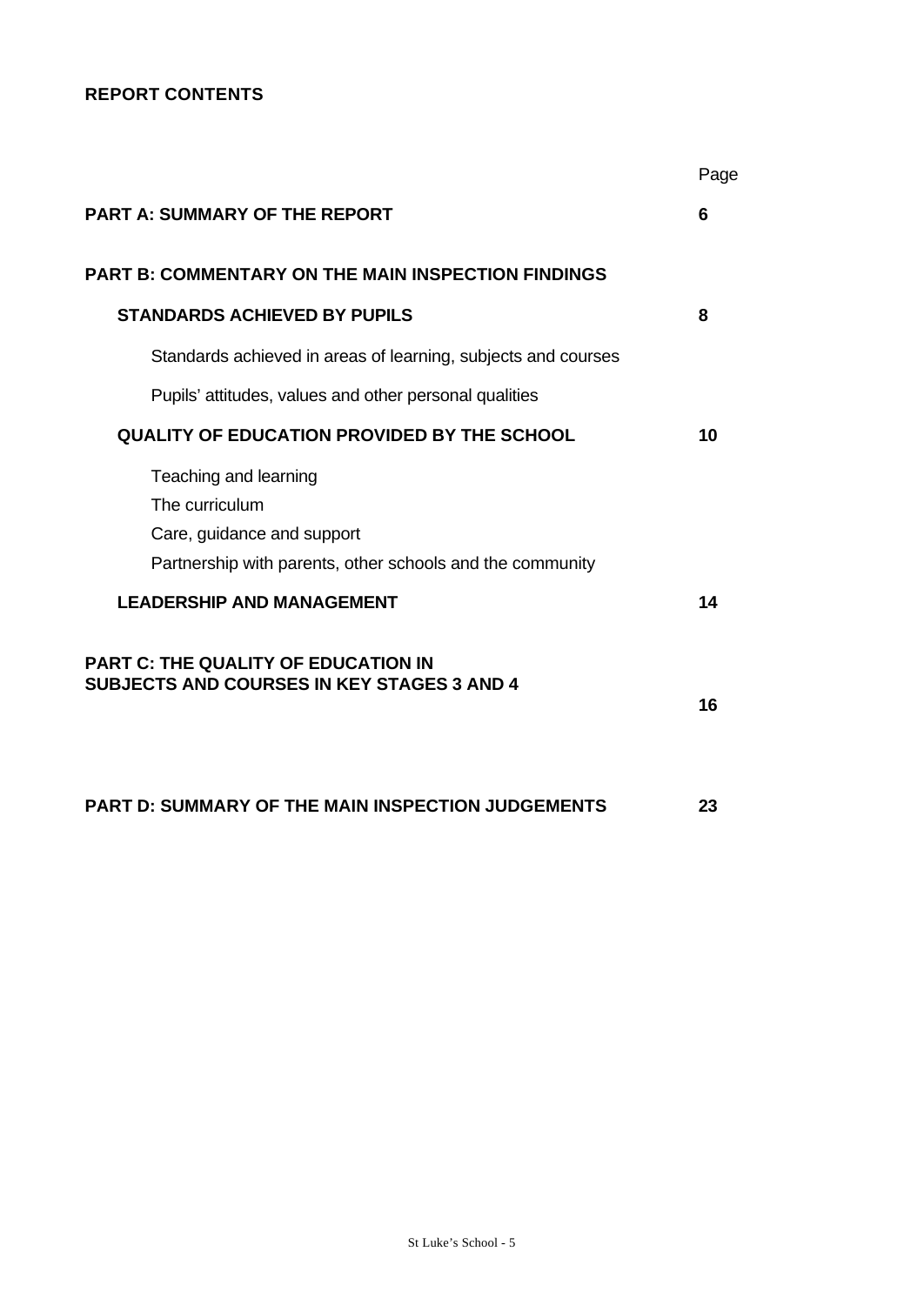## **PART A: SUMMARY OF THE REPORT**

## **OVERALL EVALUATION**

**St Luke's School provides pupils with a satisfactory level of education.** Pupils achieve well in a small number of subjects and satisfactorily in most others, with no difference in achievement between different groups of pupils. The leadership of the headteacher is good and the quality of teaching is satisfactory with a significant amount that is good. The curriculum is good overall. Unsatisfactory punctuality and some unsatisfactory behaviour are barriers to pupils making better progress. **The school provides satisfactory value for money.**

### **The school's main strengths and weaknesses are:**

- A good range of learning opportunities in Years 10 and 11 and for pupils off-site.
- The care and welfare of pupils but the behaviour system is not always consistently applied.
- Good links with other schools and the community.
- Good sports provision.
- The unsatisfactory punctuality of pupils despite the measures taken by the school.
- The underdeveloped management role of subject leaders.

The school has made satisfactory improvement since its previous inspection and has addressed the key issues of developing literacy and numeracy, extending opportunities for accreditation and improving pupils' attitudes, although the application of the system to manage behaviour of pupils has not developed sufficiently.

### **STANDARDS ACHIEVED**

| Pupils' achievement at the end | in relation to individual targets in: |                               |  |  |  |
|--------------------------------|---------------------------------------|-------------------------------|--|--|--|
| ot:                            | Subjects of the curriculum            | personal and social education |  |  |  |
| Year 9                         | <b>Satisfactory</b>                   | <b>Satisfactory</b>           |  |  |  |
| Year 11                        | <b>Satisfactory</b>                   | <b>Satisfactory</b>           |  |  |  |

*Inspectors make judgements in the range: excellent; very good; good; satisfactory; unsatisfactory; poor; very poor*.

**The achievement of pupils is satisfactory overall.** Achievement is satisfactory in Years 7, 8 and 9 in English, mathematics and science. Achievement in mathematics and science is good in Years 10 and 11. Achievement in other subjects taught, in both Key Stages is satisfactory apart from art and physical education where it is good. Standards of work are at the lower end of what is expected nationally for pupils of this age but when compared with similar schools many pupils who attend regularly are achieving well by the time they leave school.

**Pupils' personal qualities are developed satisfactorily. Pupils' attitudes and behaviour are** satisfactory. Pupils express positive views about the school. Most enjoy attending and appreciate the help given by staff. Pupils respect the school and there is an absence of vandalism. Most pupils' behaviour improves in their time in the school. Pupils' **spiritual, moral, social and cultural development is satisfactory.** Progress in moral and social development is good and helped by the extra-curricular provision. Art and geography contribute well to pupils' cultural development but there are limited opportunities for spiritual development. **Attendance is satisfactory**. Most pupils improve their attendance at school. Punctuality, often due to travelling difficulties in the local area, is unsatisfactory.

### **QUALITY OF EDUCATION**

## **The quality of education provided by the school is satisfactory.**

**Teaching and learning are satisfactory.** There are examples of good teaching in English, science, information and communication technology (ICT), physical education, art and vocational life skills. In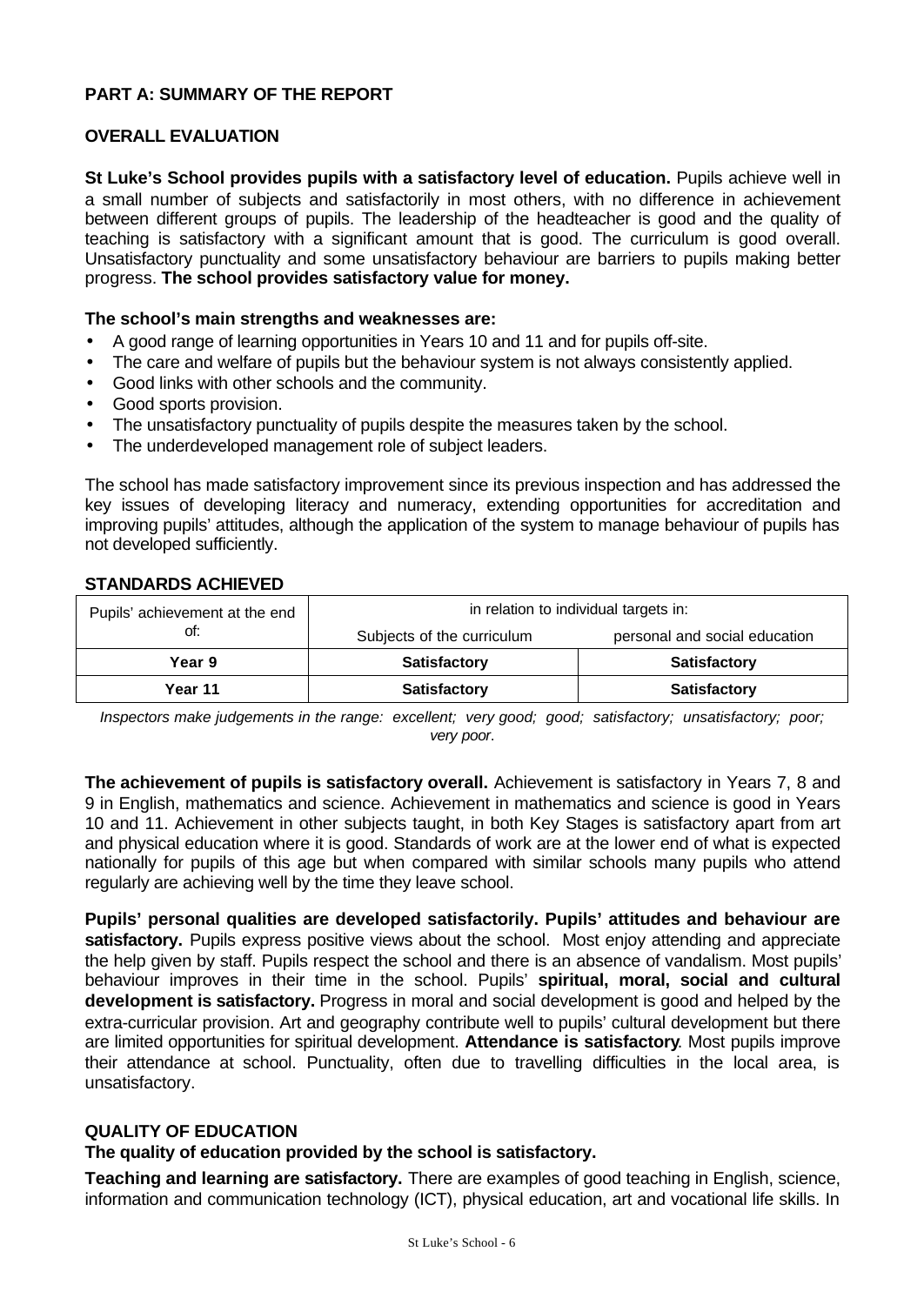these lessons teachers make sure that pupils understand what is expected of them and have good expectations of pupils' participation. The use of effective behaviour strategies by teachers, in successful lessons, helps pupils to apply themselves to their work and make progress. However, this is not consistent across the school. Assessment systems are satisfactory in Years 7 to 9 and good in Years 10 and 11 but they are not always used effectively to help teachers plan work for individuals.

**The curriculum is good overall** and enriched by a good range of learning opportunities outside the classroom and also for pupils, who do not attend school full time, to be able to continue their learning through the school's 'Flexible Learning Programme' that matches provision to pupils' needs. However a modern foreign language is not offered and music provision is very limited.

**The care, welfare and support of pupils are good** and satisfactory guidance is provided for all pupils. Strengths are the monitoring of pupils' welfare and the individual attention paid to their needs through form tutors and the child and family co-ordinator.

**Partnership with parents is satisfactory**. Although the school makes good efforts to keep parents informed and involved academic reports do not provide sufficient information. **Links with other schools and with the community are good**.

## **LEADERSHIP AND MANAGEMENT**

**Leadership in the school is satisfactory.** The leadership of the headteacher is good. She has a clear vision for the school's development and high aspirations for the academic success of pupils to contribute to improvements in their behaviour. Other staff support her well but at present, due to their personal vision being at an early stage of development, their leadership is satisfactory.

**The management of the school is satisfactory.** There are elements, such as self-evaluation and management of the 'Flexible Learning' provision, that are good but the management role of subject leaders is not as developed as it might be. **The governing body fulfils its role in shaping the direction of the school satisfactorily.** Governors have a satisfactory knowledge of the strengths and weaknesses of the school.

# **PARENTS' AND PUPILS' VIEWS OF THE SCHOOL**

**Parents' views of the school are mostly positive**. They feel that the school is well led and managed, the teaching is good and that they can approach the school with difficulties. Several parents are concerned about the high levels of fixed term exclusions. Pupils are supportive of the school and speak well of links with other schools and colleges.

## **IMPROVEMENTS NEEDED**

## **The most important things the school should do to improve are:**

- The punctuality of pupils.
- Ensure that the systems for managing behaviour are applied consistently by all staff and the need for exclusions is reduced.
- Develop further the management role of subject leaders, including developing the use of assessment and marking procedures.
- Extend the curriculum by introducing a modern foreign language and increase the use of music in Years 7 to 9.
- Improve the content of annual academic reports to ensure they inform parents of their children's progress.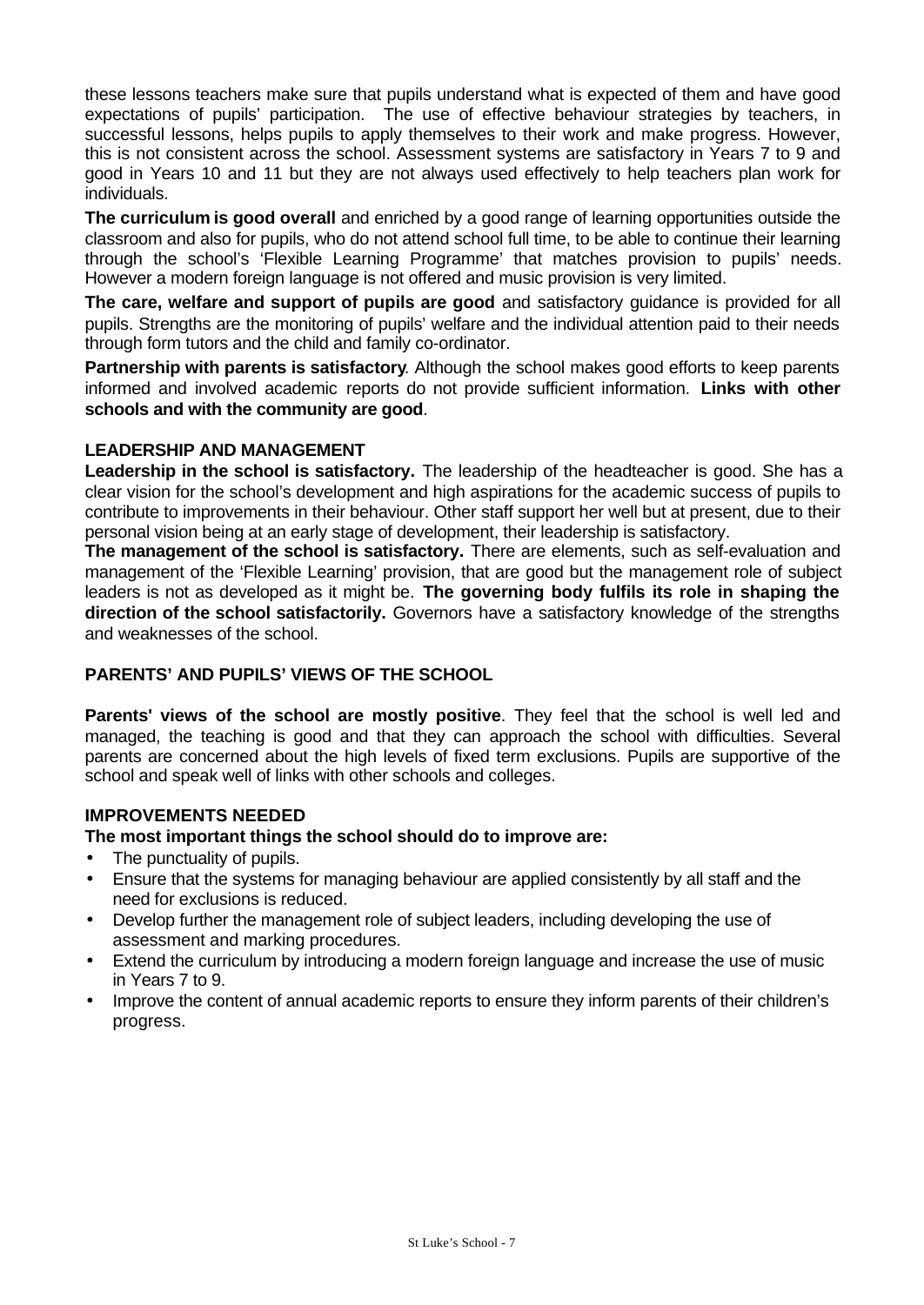# **PART B: COMMENTARY ON THE INSPECTION FINDINGS**

## **STANDARDS ACHIEVED BY PUPILS**

### **Standards achieved in subjects and courses.**

**Pupils' achievement is satisfactory overall.** By the end of Year 9 pupils have made satisfactory progress in most subjects and good progress in art and physical education. By the time that pupils leave school at the end of Year 11 those who attend well also make good progress in mathematics and science. The most able pupils achieve standards close to those in all schools.

### **Main strengths and weaknesses**

- Achievement in art and physical education in all years is good.
- Achievement in information and communication technology in Years 7 to 9 is good. Achievement in mathematics and science in Years 10 and 11 is good.
- Results in GCSE for those pupils participating are good.
- Levels of achievement and standards of a small number of pupils are adversely affected by unsatisfactory punctuality, unsatisfactory attendance and unsatisfactory behaviour.

| Pupils' achievement at the end | in relation to individual targets in: |                               |  |  |  |
|--------------------------------|---------------------------------------|-------------------------------|--|--|--|
| ot:                            | Subjects of the curriculum            | personal and social education |  |  |  |
| Year 9                         | <b>Satisfactory</b>                   | <b>Satisfactory</b>           |  |  |  |
| Year 11                        | <b>Satisfactory</b>                   | <b>Satisfactory</b>           |  |  |  |

*Inspectors make judgements in the range: excellent; very good; good; satisfactory; unsatisfactory; poor; very poor*.

- 1. **The achievement of pupils is satisfactory overall.** This compares well with the judgement made about pupils' progress in the previous inspection. Achievement is satisfactory for all year groups in all subjects apart from art and physical education where it is good throughout the school and in mathematics and science where it is good in Years 10 and 11. Standards are at the lower end of what is expected for pupils of this age although some pupils achieve standards close to national expectations. Although pupils enter the school with widely varying levels of attainment, standards for most of them are below average because of previous disruption to their education. Pupils make satisfactory progress in speaking and listening, reading and writing. Pupils' speaking and listening is developed through structured discussions. In reading, pupils become more confident and competent and their writing improves as they gain confidence in using a wider vocabulary in order to interest readers. Literacy skills develop although some pupils still have difficulty with spelling.
- 2. In mathematics, the progress and achievement of pupils who attend lessons regularly and behave well is good overall. For the majority of pupils it is satisfactory because of inconsistent attendance and some disruption of lessons. In information and communication technology pupils in Years 7 to 9 are achieving well overall with some pupils attaining national expectations. More able pupils in Years 10 and 11 are following a GCSE short course. Achievement in a modern foreign language and in music is unsatisfactory. The school sets appropriate targets in individual education plans and at statutory reviews. These are usually achieved. Other targets are also appropriately set in literacy, numeracy and ICT. Those pupils with additional needs such as dyslexia and ADHD, as well as minority groups, such as the small number of girls and those from ethnic minority backgrounds, achieve as well as other pupils in the school. Results in GCSE are showing an improvement over time.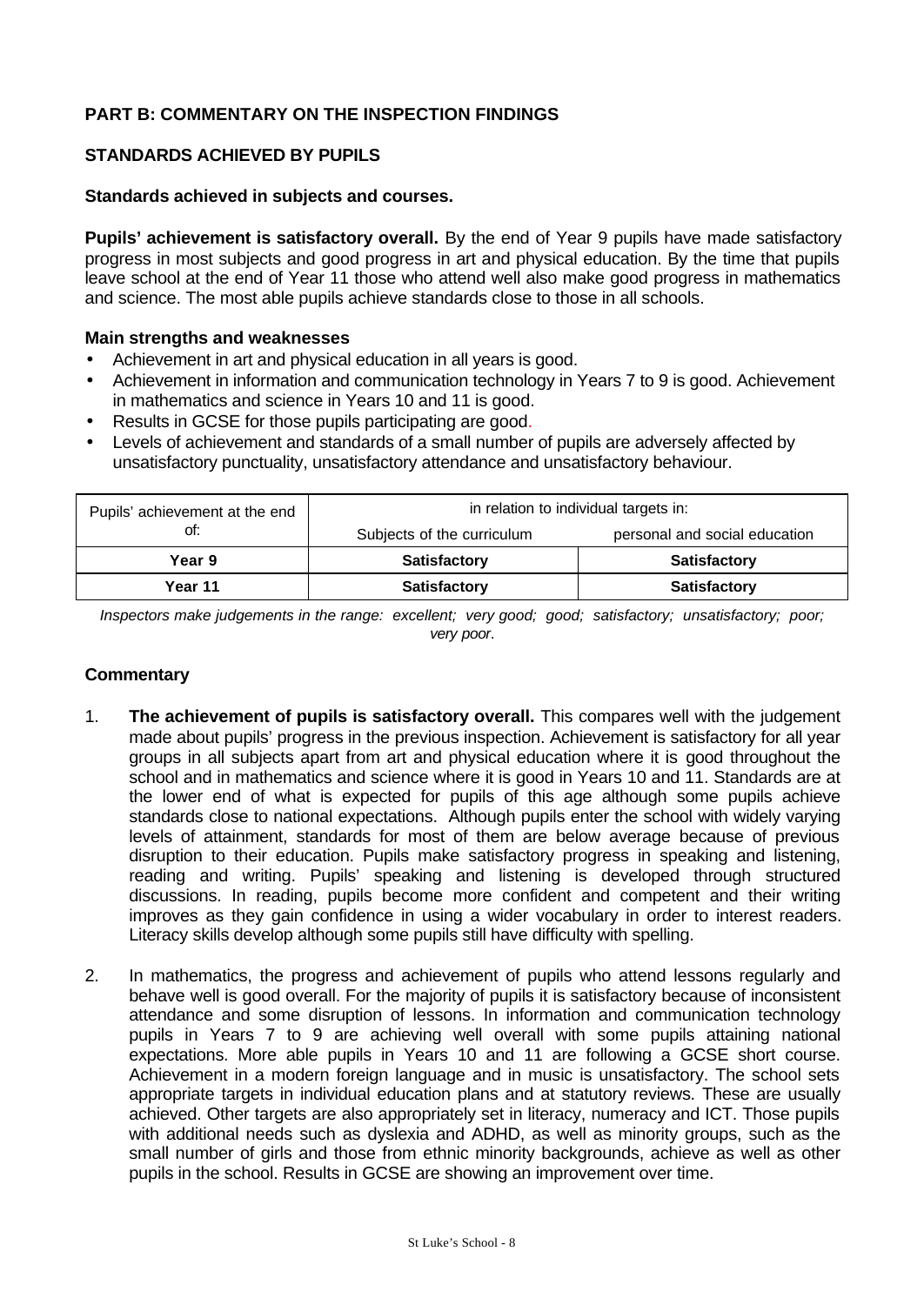**Pupils' attitudes, values and other personal qualities**

**Pupils' attitudes and behaviour are satisfactory. Their spiritual, moral, social development and cultural development is also satisfactory. This is good improvement since the previous inspection. Pupils' attendance is satisfactory but punctuality in the mornings is unsatisfactory.**

## **Main strengths and weaknesses**

- The majority of pupils' attitudes to learning are at least satisfactory.
- The school works well at providing an environment that is free from bullying, racism and other forms of harassment.
- The school promotes of good relationships.
- The school is successful in improving attendance of individuals when compared with their previous school attendance.
- The behaviour system is not always consistently applied.
- The school provides limited opportunities in helping pupils to develop confidence, the ability to reflect and a sense of responsibility.
- There is a high level of exclusions.
- A significant minority of parents do not ensure that their children attend promptly and regularly at the school.

### **Attendance in the latest complete reporting year (%)**

|                | Authorised absence<br>Unauthorised absence |  |                      |      |  |
|----------------|--------------------------------------------|--|----------------------|------|--|
| School data:   | 14.3%                                      |  | School data:<br>7.8% |      |  |
| National data: | 12.2%                                      |  | National data:       | 7.7% |  |

*The table gives the percentage of half days (sessions) missed through absence for the latest complete reporting year.*

### **Exclusions**

### **Ethnic background of pupils Exclusions in the last school year**

| <b>Categories used in the Annual School Census</b> |  | No of pupils<br>on roll |  | Number of<br>fixed period<br>exclusions | Number of<br>permanent<br>exclusions |  |
|----------------------------------------------------|--|-------------------------|--|-----------------------------------------|--------------------------------------|--|
| White – British                                    |  | 34                      |  | 70                                      |                                      |  |
| No ethnic group recorded                           |  | 22                      |  | 76                                      |                                      |  |

*The table gives the number of exclusions, which may be different from the number of pupils excluded*.

## **Commentary**

3. In relation to pupils' individual needs, there has been good improvement in this area since the previous inspection when behaviour was judged to be poor. Pupils express positive views about the school. Most enjoy attending and appreciate that staff are helping them to succeed. Respect for the school is shown in the good condition of the surroundings, the absence of vandalism and the care taken with equipment in practical activities. Many pupils arrive early each day to join in with the breakfast club, where they chat amicably with staff and each other.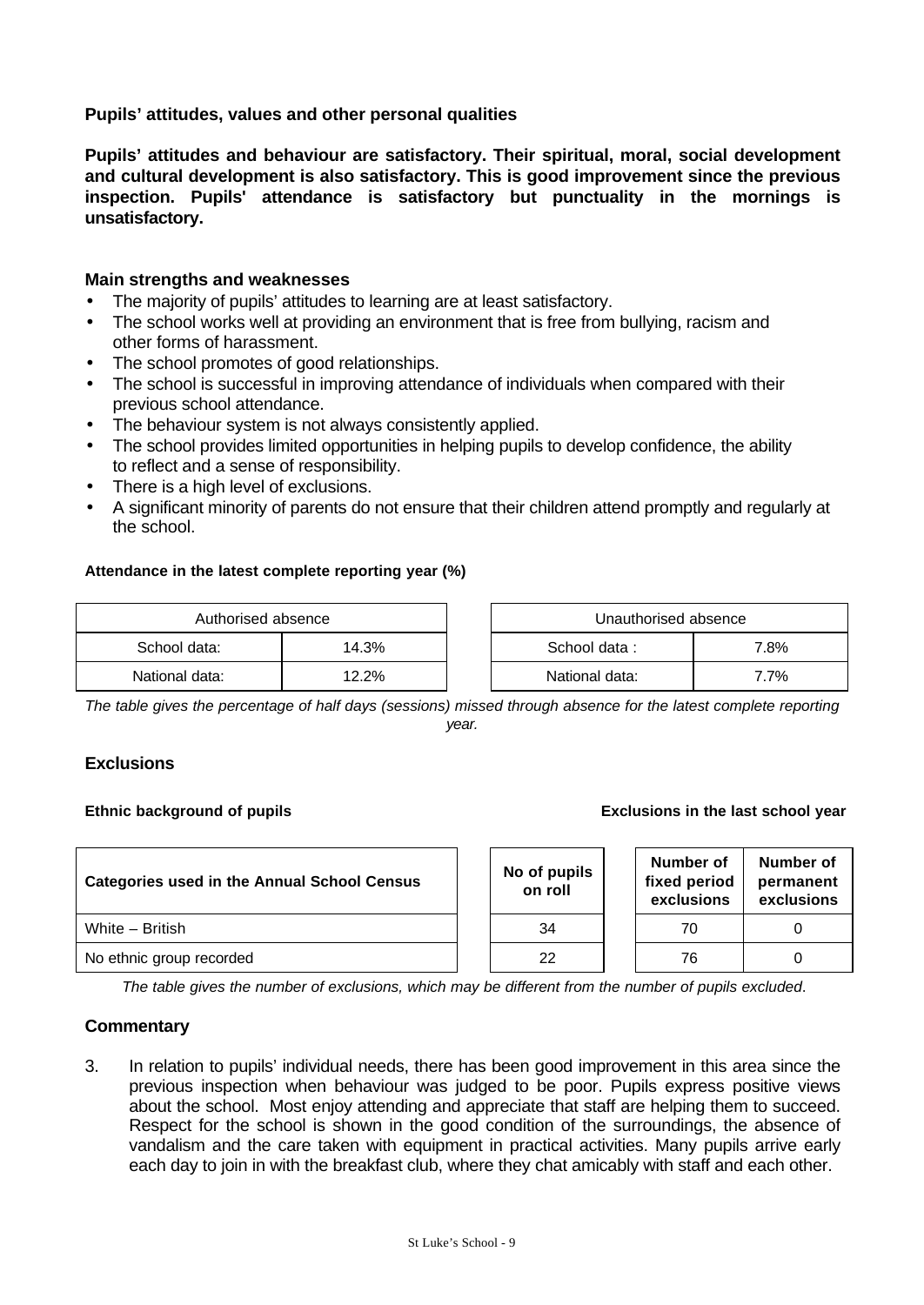- 4. In many lessons pupils are confident to put forward opinions and ideas. During the inspection unsatisfactory behaviour was observed, often associated with boring tasks or low-level activities. On only a few rare occasions was good quality teaching met with a challenging behaviour from pupils, which was appropriately and effectively dealt with. Otherwise, good teaching met with entirely positive responses with the result that learning in these lessons was good.
- 5. Pupils have opportunities to develop and practice their social skills. They are helped to understand the difference between right and wrong and how to become better citizens. Pupils discover a sense of self-worth through having their views listened to. They are helped to understand why they, and others, can have conflicting feelings. Where staff have effective behaviour management strategies, most pupils respond fairly quickly and bring their behaviour back within acceptable limits. Most pupils who behave badly do improve during their time in the school, sometimes making good progress from a low starting point. The school has used exclusion extensively to manage serious incidents of unacceptable behaviour. This has been effective in reducing the number of physical incidents with staff and between pupils. The school is now actively working to reduce their reliance on this sanction.
- 6. The extra-curricular provision promotes satisfactory social and moral development. Cultural development is well supported by studies in art, geography and literature. The headteacher and other staff provide good role models and work hard to promote constructive relationships. Breaks and lunchtimes are settled occasions with pupils chatting and participating in games with good humour and most behaving sensibly. However, opportunities for pupils to take responsibility and show initiative are limited.
- 7. The overall attendance at the school is satisfactory and although significantly below the national average for all schools it is in line with similar schools and shows a recent improvement. The school helps pupils to improve their attendance compared with their previous pattern. The incidence of unauthorised absence is slightly above the average for similar schools. There are also significant levels of student lateness at the school. The marking of school registers though, is inconsistent.

## **QUALITY OF EDUCATION PROVIDED BY THE SCHOOL**

**The quality of education provided by the school is satisfactory. The quality of teaching and learning is satisfactory and pupils learn satisfactorily. Assessment is satisfactory although information gained is not always used to guide teachers' planning. The curriculum provision is good.**

## **Teaching and learning**

**The quality of teaching is satisfactory overall. Teaching for pupils in Years 10 and 11 is good.** This helps pupils learn, acquiring new skills and understanding. This has been maintained from the previous inspection. When teachers use the behaviour management strategies effectively it helps pupils to apply themselves to their work and make progress.

## **Main strengths and weaknesses**

- Teachers' subject knowledge is good and used well to plan work.
- Good use of literacy and numeracy strategies.
- Systems to check pupils' achievement are good but are not always used to plan the next stage of learning and marking of pupils' work is not sufficiently informative.
- Relationships with pupils are good.
- The behaviour system is not always consistently applied.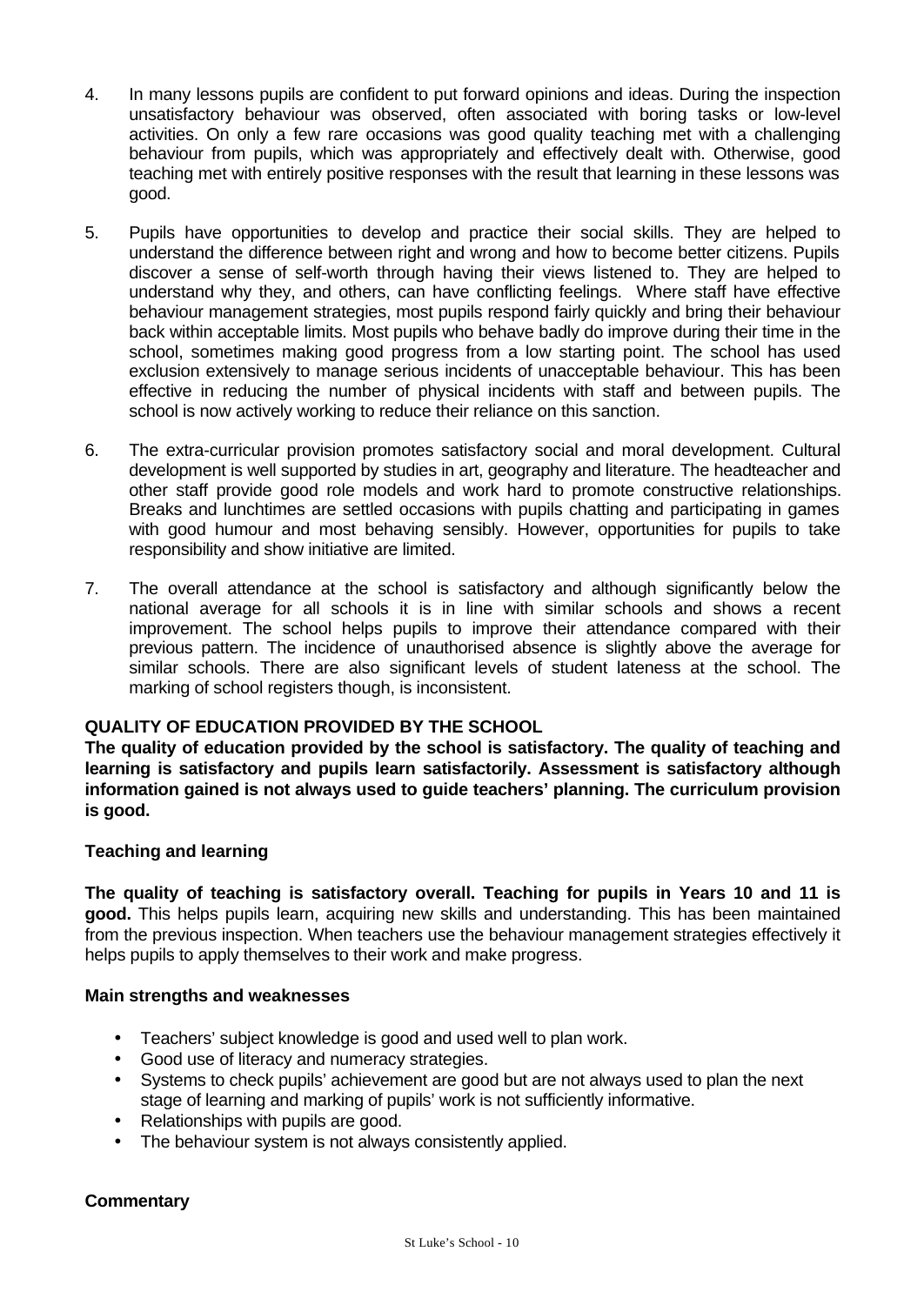- 8. Teachers show a good knowledge and command of their subjects. They use this knowledge to plan well and provide pupils with clear explanations. The guidance provided by the GCSE course syllabus in Years 10 and 11 helps provide better planning for lessons. Teachers use satisfactory organisational strategies and methods in most subjects. This is particularly so with the use of the National Literacy and Numeracy Strategies and those that they have developed themselves in science, art and physical education. Teachers use a range of resources to help pupils learn and encourage them to seek information from different sources such as the Internet. In a small number of lessons the needs of pupils with different ability are not fully met. On occasions the overuse of worksheets limits opportunities for independent writing. Time is generally used appropriately in lessons except when there are interruptions due to incidents of unsatisfactory behaviour. There are some inconsistencies in the expectations of teachers as to what is acceptable behaviour. In Years 7 to 9 teachers need to develop more consistent use of the school's behaviour management systems.
- 9. Pupils increase their understanding of the content and acquire new skills and knowledge. Where teachers were observed to implement the school's behaviour management strategy then pupils engaged in their lessons, applied themselves to the tasks and their learning was good.
- 10. The school has satisfactory systems to check what pupils have learned and to monitor their progress. Systems are good for pupils in Years 10 and 11 because they are closely linked to the requirements of accredited courses. Teachers, particularly those who teach pupils in Years 7 to 9, do not use the information they have about pupils' attainment to plan what individual pupils need to learn next. Too frequently this results in pupils being given work that is not sufficiently well matched to their needs because it does not challenge the higher and is too difficult for the lower attaining pupils. This is reflected in the satisfactory rather than good achievement seen in many subjects. Teachers appropriately monitor pupils' work during lessons and by marking their books. However, although teachers tick work, correct mistakes and provide supportive comments they do not help pupils to understand what they have achieved, what they need to do to improve or what they need to learn next. As a strategy to check pupils' achievement overtime the current system of marking does not provide teachers with enough information about the level of support a pupil has been given or the work they have missed. There are good examples of effective marking in science. The school has already recognised that this area needs improving and suitable plans are already in place to develop teachers' skills. Teaching of pupils with additional needs such as dyslexia is good and provides close attention to their needs through specific teaching.

### *Summary of teaching observed during the inspection in 29 lessons*

| Excellent | Very good | Good               | Satisfactory | Unsatisfactory | Poor | Very Poor |
|-----------|-----------|--------------------|--------------|----------------|------|-----------|
|           |           | $1^{\circ}$<br>ے ا | $\epsilon$   |                |      |           |

*The table gives the number of lessons observed in each of the seven categories used to make judgements about lessons*

## **The curriculum**

## **The curriculum provides good learning opportunities overall for pupils.**

### **Main strengths and weaknesses**

- Learning opportunities for pupils in Years 10 and 11 are good.
- The curriculum is enriched well by a good range of learning opportunities outside the classroom.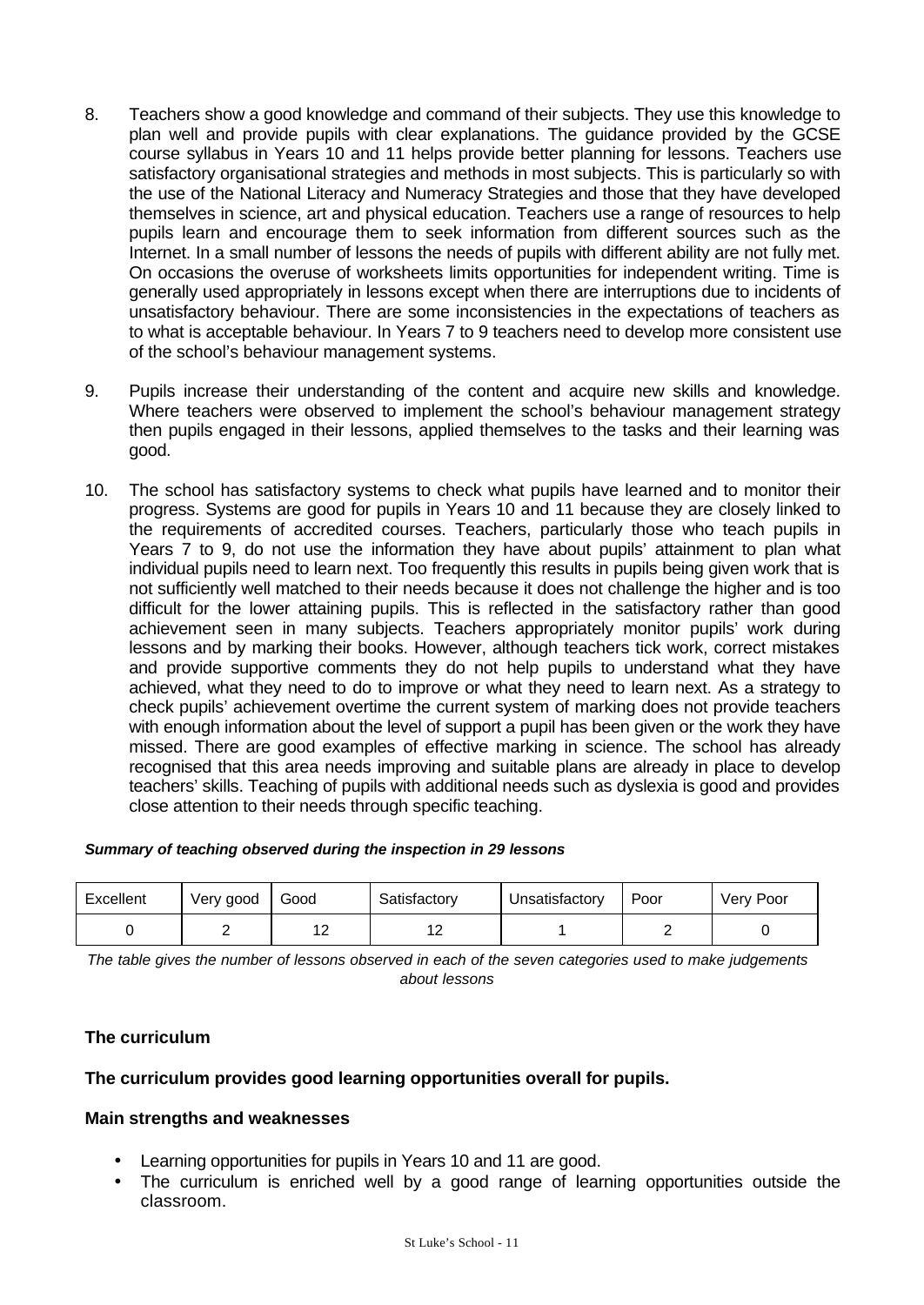- There are good opportunities for pupils who are not attending school full time to continue learning.
- The needs of pupils with specific learning difficulties are addressed well.
- The school's provision for careers education and work experience is good.
- Few opportunities to learn music and no opportunity in a modern foreign language for pupils in Years 7 to 9.

- 11. The school has made satisfactory improvements to the curriculum since the previous inspection. The curriculum for pupils in Years 7 to 9 is satisfactory and includes opportunities in personal, social and health education, careers education and citizenship. Learning opportunities provided include all the subjects of the National Curriculum except for a modern foreign language and music. The school has disapplied the requirement for all pupils to learn another language and the time is appropriately used to provide additional learning in literacy and numeracy. This decision limits the range of learning opportunities pupils are given, particularly those who have good literacy skills. It will make it difficult for them to be reintegrated into mainstream school. The school has been unsuccessful, over a considerable period of time, in recruiting a specialist music teacher and the subject is not currently being taught. However, the school does provide opportunities for pupils to develop their musical awareness by inviting music groups to perform and run work shops. The school provides good support for pupils who have specific learning difficulties and a teacher provides additional learning opportunities for them on an individual basis which ensures that their achievement is satisfactory.
- 12. The learning opportunities provided for pupils in Years 10 and 11 prepare them well for the next stage of their learning or for entering the world of work. There is a good emphasis on vocational studies and effective links with local colleges provide pupils with a wide and relevant range of subjects to choose from. The range of accreditation offered to pupils is good and includes GCSE and the ASDAN silver award for careers education and personal, social and health education. The school has good links with the careers education service and provides good opportunities for work experience. The school has developed an effective and flexible learning programme for pupils who, otherwise, would be permanently excluded from school and for those who find attending school full time difficult. Individually planned learning opportunities, which reflect their needs and interests, include the vocational life skills curriculum, college courses, extended work placements and community based learning programmes as well as supported home study.
- 13. Learning opportunities for pupils of all ages are enriched by a good number of visits to support the learning done in the classroom and visitors such as drama groups. The school provides pupils with good opportunities for learning outside the classroom including residential opportunities. On Friday afternoons a wide range of activities such as sailing, cookery and art are offered. These are part of the school's strategies for improving behaviour and make a significant contribution to pupils' personal and social development as well as enriching their learning opportunities and improving their attitudes to school.
- 14. There are good sporting links with other schools, particularly for football, which enable pupils to develop their skills further. The accommodation is good and supports pupils' learning well by enabling the school to provide specialist teaching rooms. However, the nature of the building means that it takes a high staffing level to monitor the separate staircases. In many subjects there are good resources to support teaching and learning but they could be improved further in history, geography, design and technology (resistant materials), information and communication technology and personal, social and health education and citizenship. There is a good number of experienced support staff who make a satisfactory contribution to teaching and learning and who provide effective support in lessons where their roles and responsibilities are effectively planned by teachers.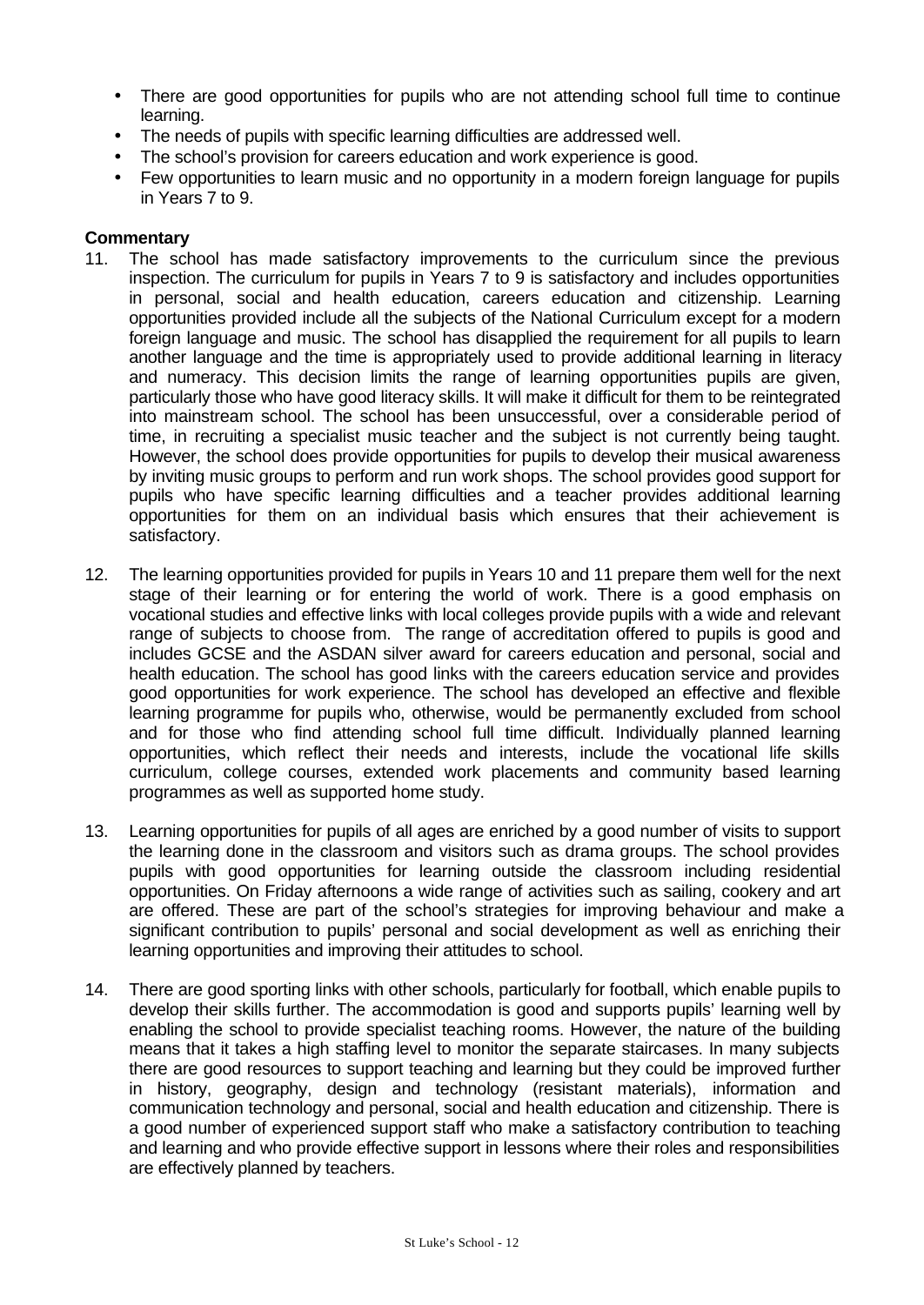## **Care, guidance and support**

## **The school provides a good level of care and welfare and support for its pupils and they are given satisfactory guidance.**

## **Strengths and weaknesses**

- The care for pupils at the school is good.
- There is effective monitoring of pupils on the child protection register.
- Insufficient quidance is provided for pupils based on the assessment systems used. Marking is not effective enough to enable pupils to know how well they are doing and how to improve.

### **Commentary**

- 15. The care for pupils at the school is good, which is a satisfactory improvement from the previous inspection. Child protection procedures are well known to staff and accord with the Area Child Protection Committee's recommendations. There is effective monitoring of pupils on the child protection register. Statutory requirements for health and safety are met and the school is secure, safe and in sound repair.
- 16. Pupils are given personal support and guidance through their relationship with their form tutors, both during tutorial times and during relaxed, social occasions such as breakfast club. The pupil and family co-ordinator provides valuable support and guidance to them. Individual education plans are generally focused on behaviour and not on academic targets. Targets are not considered sufficiently when teachers plan lessons. There is no evidence in lessons that pupils are made aware of how they need to improve through marking or discussion. There is no school council to enable pupils to share their views. However pupils are able to make a contribution to their annual reviews and records of these indicate a good level of discussion.
- 17. There is a behaviour system in place, but individual targets are not referred to on a consistent basis and the regular reminders about inappropriate behaviour are not always effective or consistently applied by different staff.

### **Partnership with parents, other schools and the community**

## **Parents' views of the school are mostly positive. The school's links with the local community are good as they are with other schools and colleges.**

### **Main strengths and weaknesses**

- Parents feel that the school is well led and managed and teaching is good.
- Parents feel that the school is approachable with any problems but several parents are concerned about the high levels of fixed term exclusions.
- The school utilises the community well to support their children and the partnership with other schools and colleges is good.
- A minority of parents do not give pupils sufficient support in attending the school.

## **Commentary**

18. The parents' meeting with the inspectors had a low attendance and a small number of the parental questionnaires were returned. A majority of parents are supportive of the school and of its aims and objectives. Parents feel that their children like school and that they are making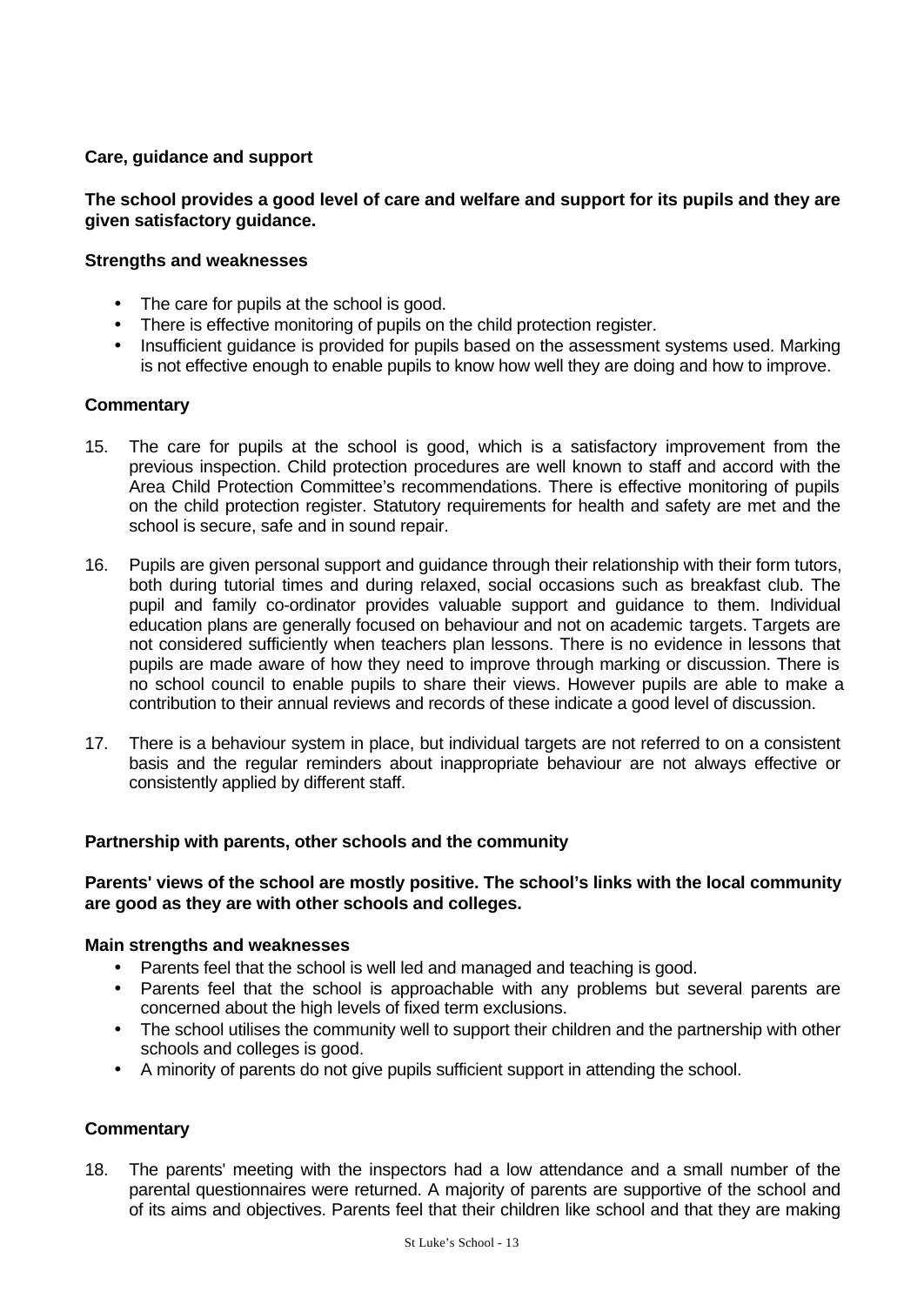some progress. Parents also feel that the teachers are good and that the school is well managed. A small but significant minority of parents were concerned about the high level of short fixed term exclusions. The inspection team agrees and the school have rightly identified this as an issue. They are very proactive in following up all such exclusions by letter and in ensuring that parents and carers are invited to discuss any issues promptly. There is good support by the family support co-ordinator who is also very proactive in providing a wide range of help and advice to parents of all students at the school. All parents of students new to the school are offered a home visit to discuss any particular concerns involving their children. In addition, occasional parent courses are run by the school as a means of building up the home/school partnership but these courses and the monthly parents' forum are unfortunately not well attended.

- 19. The annual review procedures are well handled by the school but the annual academic reports to parents do not provide sufficient detailed information to parents about their child's academic progress. Good efforts are made by the school to engage parents by sending out school newsletters to keep parents informed of the school's developments and parents' evenings are held each term during which parents have the opportunity to discuss their child's progress and to voice any concerns with teachers but are not well attended by parents. The headteacher is always available to discuss any particular issues or problems if required.
- 20. The school also makes satisfactory, if occasional, use of the local environment. The running of two football teams is good as are the flexible learning programme allowing students to take part in work placements and college courses which are designed to give them a taste of 'life after school'. The school reaches out well to parents in a wide variety of ways with a view to strengthening the school/home partnership.

## **LEADERSHIP AND MANAGEMENT**

**Overall, leadership and management of the school are satisfactory. However the leadership of the headteacher is good and staff support her well. Management of the school is satisfactory overall. The governing body fulfils its role in shaping the direction of the school satisfactorily.**

## **Main strengths and weaknesses**

- The good leadership of the headteacher.
- Good self evaluation of the school's performance leading to effective school improvement planning, although the role of subject leaders is underdeveloped in this at present.
- Good financial and administrative management.
- Performance management needs to be more linked to school improvement and the induction of staff needs formalising.

### **Commentary Financial information**

**Financial information for the year April 2002 to March 2003**

| Income and expenditure $(E)$ |         | Balances (£)                        |         |  |
|------------------------------|---------|-------------------------------------|---------|--|
| Total income                 | 1139606 | Balance from previous year          | 127601  |  |
| Total expenditure            | 982016  | Balance carried forward to the next | 115466* |  |
| Expenditure per pupil        | 15344   |                                     |         |  |

\**there are appropriate plans in place to use this underspend.*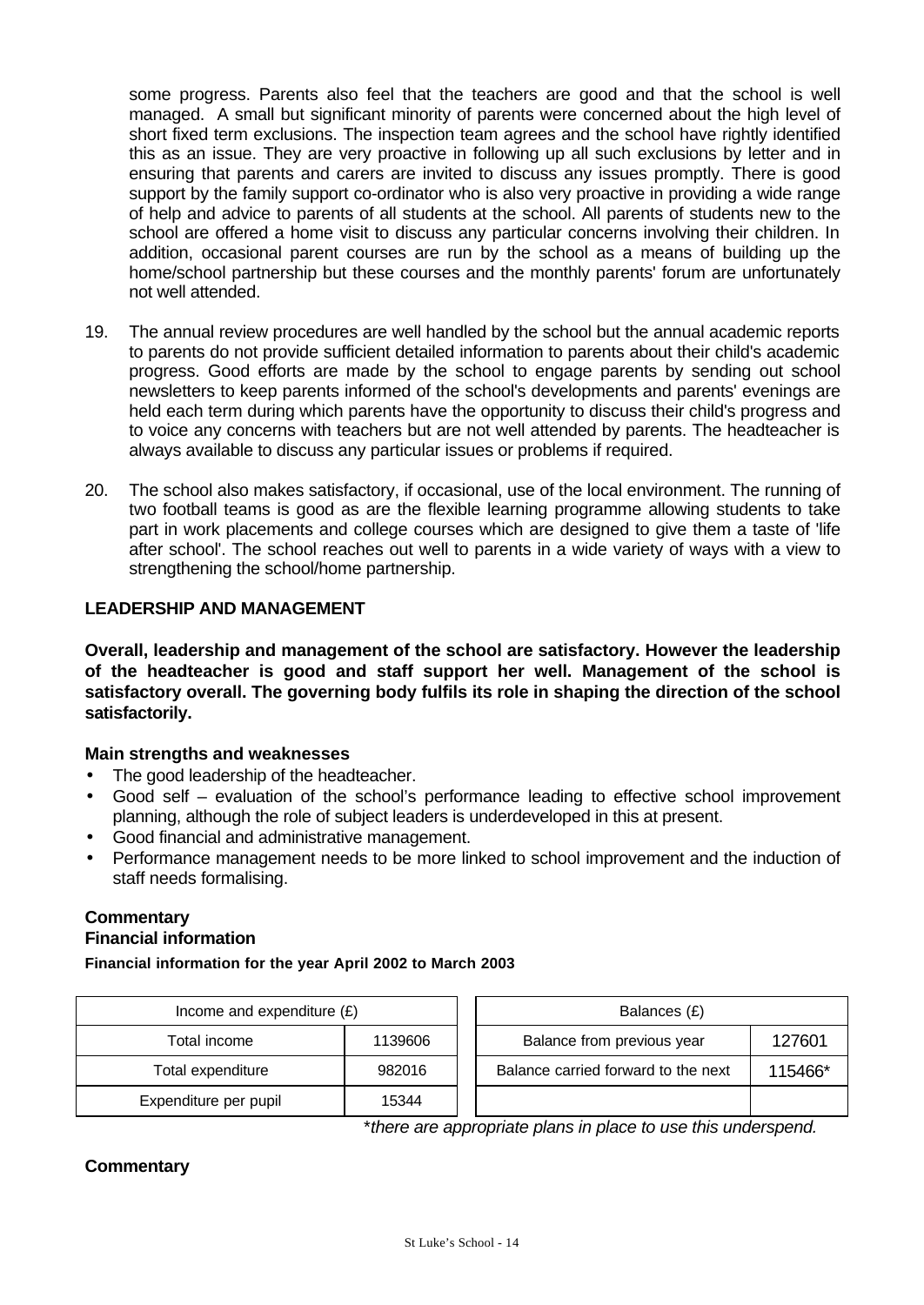- 21. The headteacher has a clear vision for the school's development. This is based on high aspirations for the academic success of pupils and how this will contribute to improvements in their behaviour. She has a very inclusive view that aims for pupils to achieve as well as they possibly can in the most appropriate setting, following the most appropriate course. This approach motivates and influences both staff and pupils. It has led to innovative approaches to the curriculum such as the flexible learning programme and the vocational life skills curriculum. Other staff support her well but at present their leadership is satisfactory. The senior management team work well together and share her vision. However, at present they do not all have a full understanding of how it impinges on their role in leading the school. They provide good role models for pupils and other staff.
- 22. Governors are very supportive of the school and although they satisfactorily contribute to discussions about the shape and direction of the school and understand the vision for the school they need to become more involved in understanding how the various parts of the school work. Governors fulfil their statutory duties appropriately with policies in place. They have a satisfactory understanding of the strengths and weaknesses of the school but this could be improved by closer links with subject leaders and a greater degree of challenge to the senior management team.
- 23. The school is managed well on a day-to-day basis. Financial processes are well organised and responsibilities are clearly defined. The administration of the school works effectively. There are aspects of the management of the school that work well. The self-evaluation of the school's performance based on monitoring and analysis of test and examination results as well as how previous targets, for both pupils and planning, have been achieved works well. This means that issues raised by this inspection have already been identified and many feature in the school improvement plan. However, this does not extend sufficiently to subject leaders. There is insufficient monitoring of how various subjects are being delivered when taught by a number of staff. Importantly, these include literacy, mathematics and science. Performance management of teachers has only recently been introduced and as yet it is not having a significant impact on improving teaching or the consistency of certain areas such as management of behaviour or use of assessment. There is no performance management of support staff. There are induction procedures but these are only just being formalised at present. Staff development is satisfactorily managed but needs to be more closely related to outcomes of monitoring.
- 24. Overall the leadership and management of the school provide a satisfactory climate in the school to support learning. Additional needs are met satisfactorily by the inclusive nature of the educational climate in the school.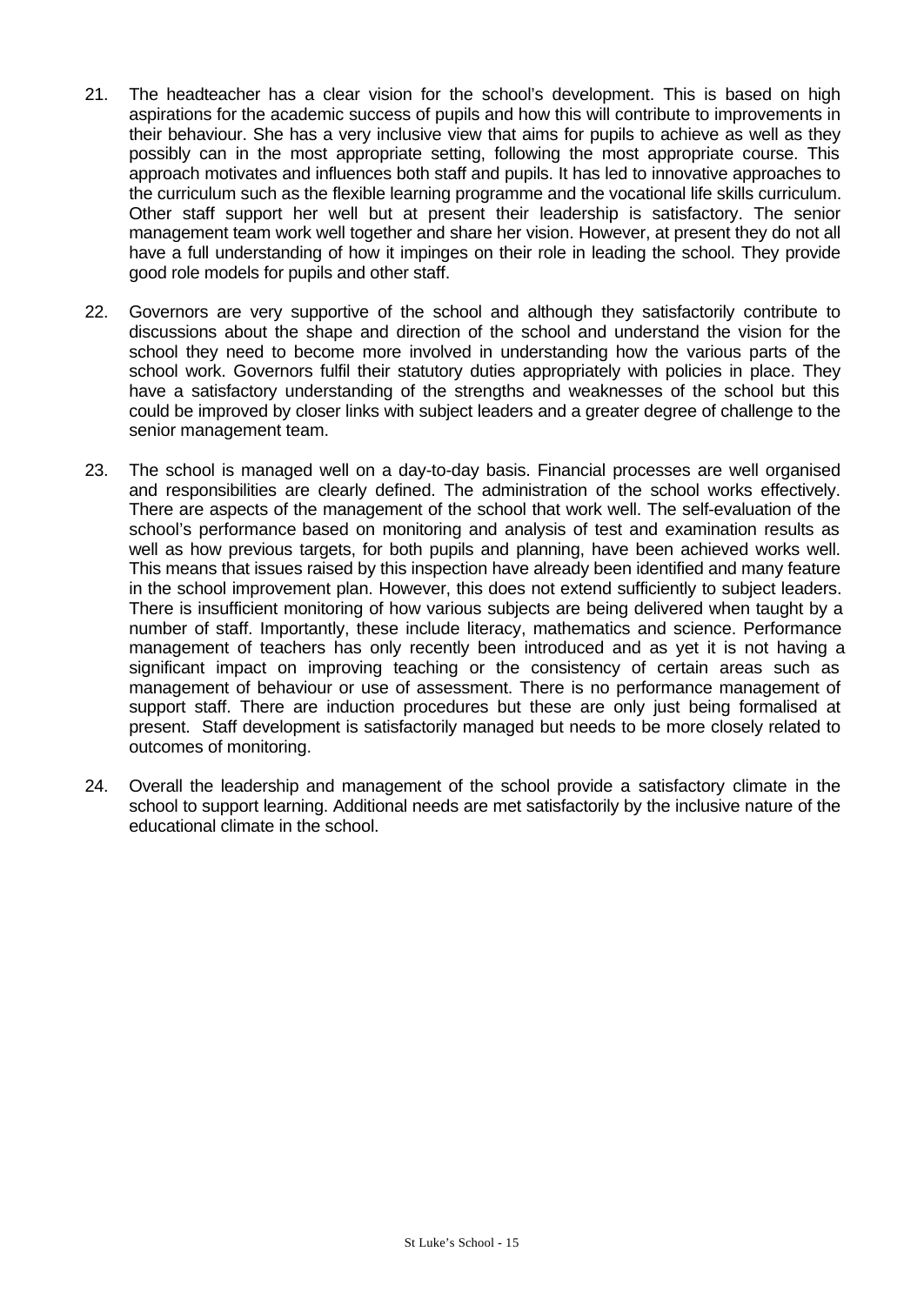## **PART C: THE QUALITY OF EDUCATION IN SUBJECTS AND COURSES**

## **SUBJECTS AND COURSES IN KEY STAGES 3 and 4**

### **ENGLISH AND MODERN FOREIGN LANGUAGES**

#### **English**

*Ten lessons of English or literacy were observed and inspectors looked at a sample of pupils' work. No lessons were seen in a modern foreign language*.

## **Provision in English is satisfactory.**

#### **Main strengths and weaknesses**

- The subject is well led and managed and the subject leader works closely with his colleagues to promote pupils' achievement.
- The Literacy Strategy in Years 10 and 11 is effective and as a result most pupils are passing GCSE.
- Assessment and marking of pupils' work is not consistent in all classes.
- Reports to parents do not always say what pupils know understand and can do.

- 25. Standards have improved since the last inspection, when pupils' progress in reading and writing was described as just satisfactory. Pupils make satisfactory progress in speaking and listening, reading and writing. Given their starting points, the progress and achievement of most pupils in English during their time in the school is satisfactory. Progress is limited because assessment is not being used effectively at an individual level.
- 26. As they progress through the school pupils' speaking and listening skills become more developed. They learn to take part in structured discussion and express their own ideas. However, teachers too frequently accept one word answers to questions and do not promote discussion due to the difficulties they face in managing pupils' behaviour. Achievement in reading, as measured by pupils' progress in the standardised tests used by the school, is satisfactory, with pupils selecting their own books and higher attaining pupils reading with understanding and comprehension. Pupils are making satisfactory progress in improving their written work, learning to choose more interesting or adventurous vocabulary and to think about how to capture the reader's interest. Several pupils still have problems with basic spelling, punctuation and grammar, although there are signs of satisfactory improvement over time.
- 27. The requirements of the National Literacy Strategy have been successfully incorporated into the English timetable. By Year 11 most pupils are gaining passes in GCSE examinations, mainly with grades of D to F. Examination coursework is good. For instance, pupils are able to answer questions about the meaning of well recognised poems and can identify and interpret the messages they contain. There is a need to ensure marking is consistent and for annual reports to clearly state what pupils know understand and can do.
- 28. The co-ordinator manages the subject well and this has led to satisfactory improvements since the last inspection. Assessment of pupils is regular, and pupils' main areas for development can be tracked from their statements through to their individual education plans. However, these are not always effectively linked to day-to-day teaching plans. The subject development plan appropriately recognises where there can be improvements. The library is well situated at the centre of the school and is well stocked with a comprehensive range of fiction and non-fiction books.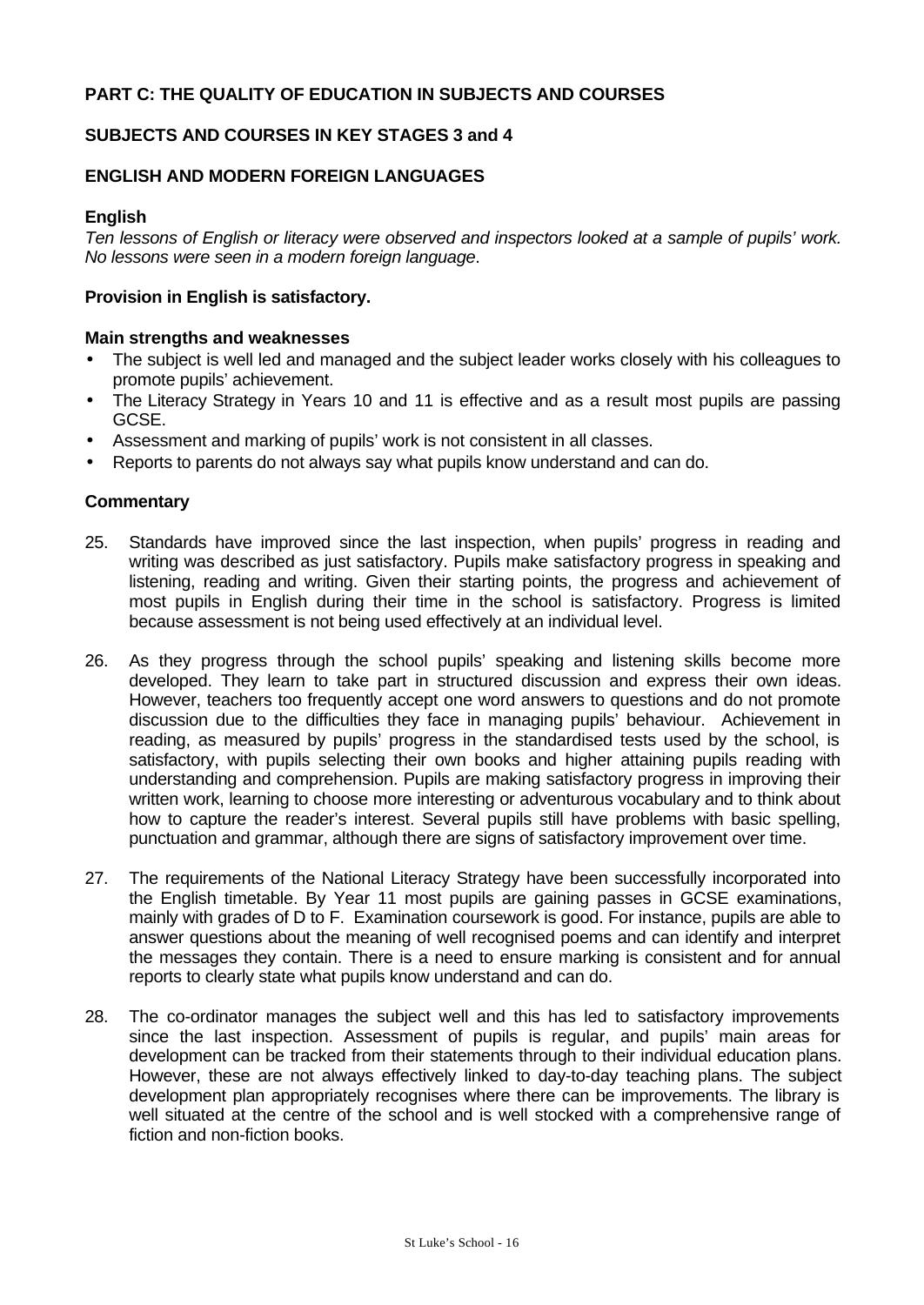## **Language and literacy across the curriculum**

29. Language and literacy across the curriculum are satisfactory. Teachers use a range of resources in lessons and pupils are encouraged to use information from different sources. Individual needs are being met through extra literacy lessons which focus on basic skills of reading and writing. The subject manager works closely with his colleagues to promote pupils' achievement and all subject teachers are provided with good information to enable them to plan work and ensure that pupils are challenged at an appropriate level. However, in a small number of lessons there is not a clear understanding of the range of ability in the class. Also, the use of too many worksheets in all areas of the curriculum limits opportunities for pupils to develop their writing skills.

## **MATHEMATICS**

*Three mathematics lessons were observed and inspectors looked at a sample of pupils' work*.

## **The provision in mathematics is good overall.**

### **Main strengths and weaknesses**

- The learning opportunities for pupils in Years 10 and 11 are good and as a result the achievement of pupils by Year 11 is good.
- The achievement of those pupils who attend school regularly between the Years of 7 and 9.
- Teachers' subject knowledge is good.
- The use of information about younger pupils' attainment to plan what they need to learn next needs to be developed further.
- Insufficient opportunities for pupils to use their numeracy skills in other subjects and to use computers to support their learning.

- 30. Subject plans provide appropriate guidance for teachers and ensure that pupils build on past experiences contributing to the satisfactory achievement of pupils over time. Pupils are admitted to school with low levels of attainment because their prior learning has often been severely disrupted. Pupils who respond well to the school's routines and expectations make rapid progress in Year 7 and continue to build on this good start in Years 8 and 9. This is confirmed by the DfES's value added data, which is measured by the amount of progress pupils make between the Years 6 and 9 SATs
- 31. Teaching and learning are satisfactory for pupils in Years 7 to 9 and good for pupils in Years 10 and 11. The quality of teaching and learning has been maintained and this reflects the findings of the last inspection. Teachers have good subject knowledge and provide pupils with clear explanations. They use questions well to check if pupils have understood and they correct misconceptions quickly so that pupils are successful. During lessons they monitor pupils' work effectively and provide good levels of support so that pupils achieve. However, teachers do not effectively use the information they have about pupils' attainment to plan what individuals need to learn next and work is, therefore, not always well matched to pupils' abilities. Although teachers mark pupils work with them in lessons providing them with good levels of praise and opportunities to correct their work, they do not use marking constructively to indicate for pupils what they have learned and how they can improve.
- 32. The learning opportunities are based on the requirements for accredited courses and provide good guidance for teachers when they prepare lessons. Teachers make better use of information about pupils' attainment to plan work so that pupils can be successful in gaining accreditation and this is reflected in the GCSE results for 2003 when almost all pupils achieved D or E grade passes. The work prepared for pupils enables them to consolidate their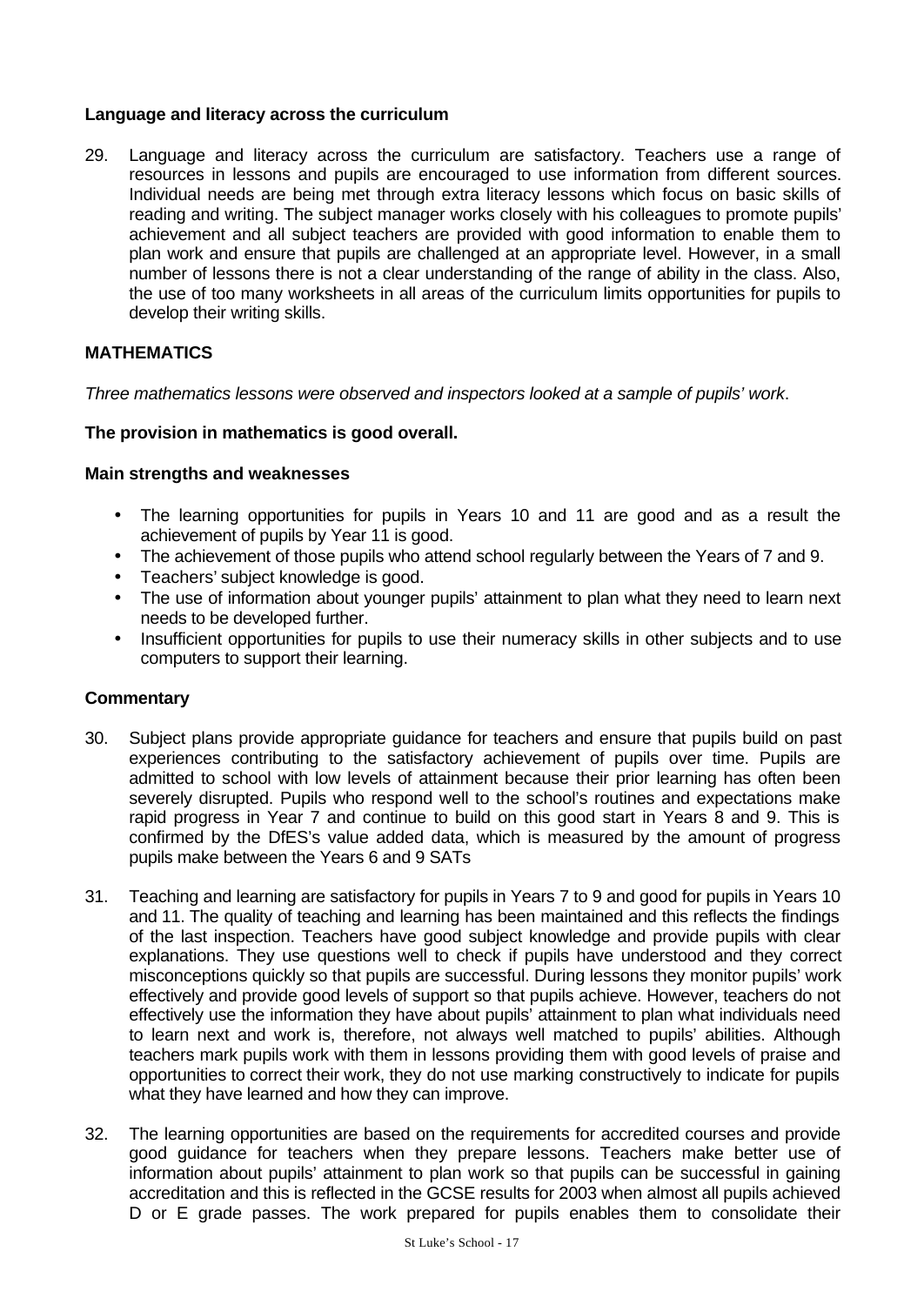understanding and to recall and use knowledge and skills in different situations. Teachers have good subject knowledge and are effective in encouraging pupils to participate in lessons. Learning provides pupils with enough challenge to engage their interest and teachers provide good levels of support to ensure that pupils experience success. Across the school there are not enough opportunities planned for pupils to use information and communication technology to support their learning.

33. Leadership and management of the subject are good although the co-ordinator is currently handing over responsibility for the subject to a new co-ordinator. Appropriate priorities for improving the subject have been identified.

## **Mathematics across the curriculum**

34. The opportunities planned for pupils to use their numeracy skills in other subjects of the curriculum are satisfactory but are too dependent on the skills of individual teachers. The school has not yet considered how some elements of the mathematics curriculum could be taught, more interestingly, through other subjects, for example, through design and technology and science. Opportunities such as these are frequently used to practice rather than teach skills.

## **SCIENCE**

*Three lessons were observed during the inspection and inspectors looked at a sample of pupils' work*.

### **The provision in science is good overall.**

### **Main strengths and weaknesses**

- Teachers' subject knowledge leading to good learning opportunities for pupils in Years 10 and 11.
- Pupils' good attitudes to the subject.
- Insufficient use of information about younger pupils' attainment to plan what they need to learn next.
- Limited use of computers in the subject.

- 35. The published scheme followed by teachers provides appropriate guidance when planning lessons. This ensures that pupils who attend regularly build on past work and helps with their satisfactory achievement over time. Pupils have low levels of attainment in the subject because their prior learning has often been severely disrupted. Those who follow the school's routines and respond to teachers' expectations make good progress in Years 7 to Year 9. Most pupils achieve passes in GCSE. However, achievement for the majority of pupils is satisfactory because of the inconsistent attendance and occasional unsatisfactory behaviour.
- 36. Learning opportunities for Years 10 and 11 are based on the course requirements for accredited examinations and provide good guidance for teachers to prepare their lessons. Information about pupils' attainment is used more effectively to plan work. This is reflected in the GCSE results for 2003 when most pupils achieved grades D to F. The work prepared for pupils enables them to consolidate their understanding and to recall and use knowledge and skills in different situations. There are not sufficient opportunities for pupils to use information and communication technology to support their learning in science.
- 37. Teaching and learning are good for pupils in all years. The quality of teaching, learning and the curriculum have been maintained from the previous inspection. Teachers explain facts clearly in a way pupils understand. They check if pupils have understood by the use of good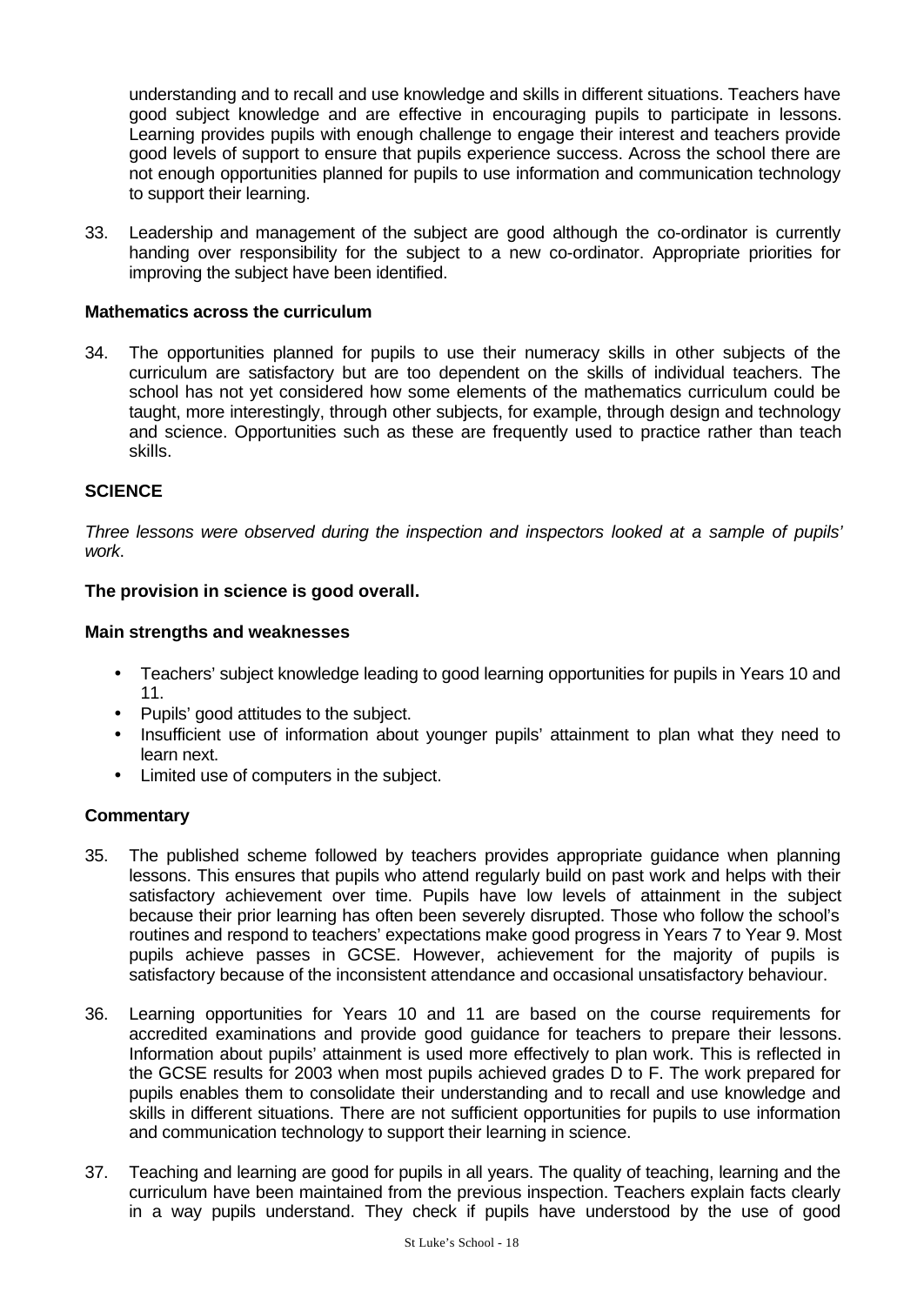questions. During lessons they monitor pupils' work effectively and there are some very good examples of marking that provides pupils with good praise and very useful information about how they can improve. This provides a good level of support and helps pupils to achieve.

38. Leadership of the subject is good. The co-ordinator has a clear view of how the subject needs to develop. However, there is not sufficient monitoring of how the subject is delivered by different teachers teaching the subject. The accommodation is good for the size of the groups and resources are good and well used.

## **INFORMATION AND COMMUNICATION TECHNOLOGY**

*Four lessons of ICT* were *observed during the inspection and inspectors looked at a sample of pupils' work***.**

**Provision in information and communication technology (ICT) is satisfactory. Pupils are achieving well in the areas of ICT that are taught.**

### **Main strengths and weaknesses**

- The programme has been well planned with reference to the Key Stage 3 Strategy.
- The management of ICT is good.
- The range of accreditation for Years 10 and 11 is suitable for all abilities.
- The attitude of most of the pupils is good.
- There is no provision for the measurement and control part of the curriculum.
- ICT is used insufficiently in other subjects.

- 39. Pupils in Years 7 to 9 are achieving well overall. Where teaching is very good, pupils are attaining according to national expectations. The teacher is using the Key Stage 3 Strategy very effectively and as a result pupils are very interested in their work and more able pupils are able to work independently. All pupils are fully included in the lesson, with very good support for a less able pupil from the learning support assistant. Pupils listen to each other's presentations respectfully and respond well to the praise and positive encouragement from the teacher. However, where teaching is less than satisfactory, the behaviour strategies used were ineffective; pupils are not engaged sufficiently in the learning and therefore make little progress.
- 40. More able pupils in Years 10 and 11 are following a GCSE short course. In the Year 10 lesson seen, pupils worked enthusiastically; they were able to use previous learning to design a company logo for their project work and were able to identify different types of logs and discuss the effectiveness of different types of business cards. The teacher showed very good subject knowledge, was very aware of individual needs and set realistic and achievable challenges. The school ensures that less able pupils are able to gain entry level accreditation for their ICT skills.
- 41. ICT is now well managed as the co-ordinator has a clear vision of improvements needed and has set achievable targets for 2004 in a realistic development plan that will improve the curriculum provision. The increase in lesson time reflects the importance of ICT in the school and the progress of pupils, especially those in Year 7. However, the issues from the previous report, namely extending the curriculum to include measurement and control and the use of ICT across the curriculum, still need to be addressed. Resources are satisfactory and data projectors are used well. However, the ICT room is too small to enable larger groups of pupils to learn effectively.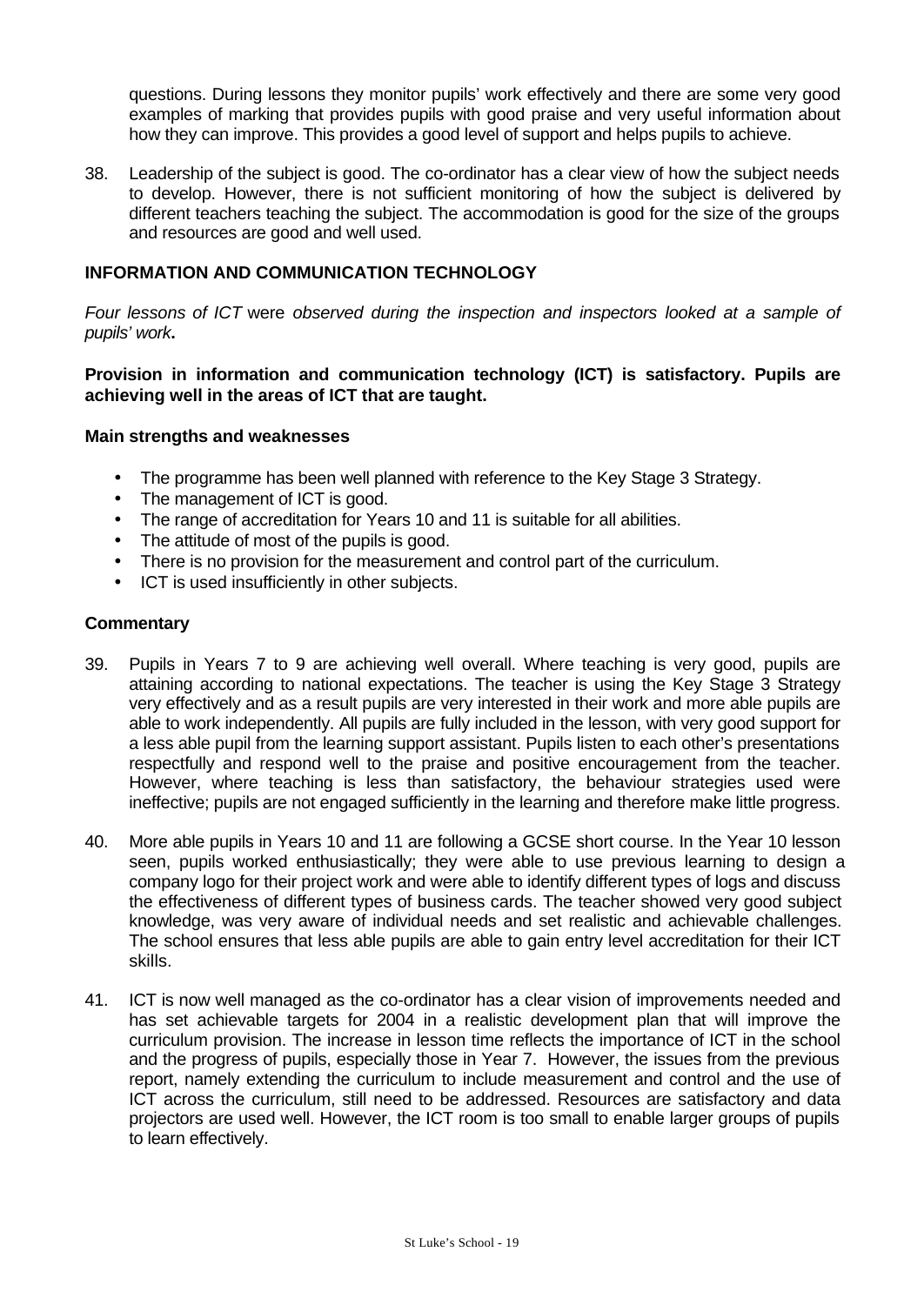## **Information and communication technology across the curriculum**

42. ICT across the curriculum is unsatisfactory. Although in some subjects, such as English, history, geography and religious education, the internet is used well for research and pupils use the search skills learned in ICT lessons, there was little seen in most other subjects except for basic word processing. In art, there is evidence of pupils importing and modifying images. There are no opportunities for pupils to experience data logging in science or control technology in design and technology. The co-ordinator needs to audit the use of ICT throughout the school and offer support to staff.

## **HUMANITIES (Including religious education)**

*Only one lesson was seen in history and one lesson in religious education (RE) and inspectors looked at a sample of pupils' work. No lessons were seen in geography.*

43. In the one history lesson seen during the inspection, pupils knew a few of the differences between the northern American states' views on slavery and the southern states' views and could say that the south thought that slavery was all right. The teacher used a wide range of strategies to keep the pupils on task, including a video clip, and learning was satisfactory. It can be seen from scrutiny of work that pupils are making satisfactory progress. The subject is well managed with good learning opportunities for the pupils; the planning follows the QCA guidelines; planning is very clear and includes links to other subjects such as literacy, numeracy and ICT.

## **Provision in religious education is satisfactory.**

44. Pupils follow the local agreed syllabus in RE. The planning is good and the co-ordinator intends to enrich the subject with more visits to places of interest. The pupils have already visited a church and a Sikh temple. In the one RE lesson seen during the inspection, teaching and learning were good. Planning was good and the teacher displayed good subject knowledge. The teacher had created a relaxed atmosphere in the class and managed behaviour well. All pupils were fully involved in the lesson and the teacher showed skill in picking up their own experiences and linking them to the lesson. In Years 9, 10 and 11, pupils look at such topics as crime, the law and politics and moral issues such as abortion and euthanasia. The subject makes a good contribution to pupils' spiritual, moral and cultural development.

## **TECHNOLOGY**

## **Design and Technology**

*Two lessons were seen in design and technology and inspectors looked at a sample of pupils' work*.

**The provision for design and technology is satisfactory.** This results in satisfactory progress and achievement by pupils throughout the school.

### **Commentary**

45. The course is well planned and pupils appreciate its relevance. They make satisfactory progress, both in individual lessons and over time, in understanding the properties and uses of these materials for both decorative and functional purposes. Pupils are able to identify the uses and limitations of materials such as wood, plastic, metal and glass and know how to work with them to achieve a planned effect. They learn how to join materials to get both temporary and permanent fastenings. They are aware of the basic elements of effective design and they demonstrate that they can select and use resources and a range of materials to produce a product that is fit for its intended purpose. Many develop new practical skills, for example the use of a pillar drill or chisels, to a good standard and demonstrate satisfactory attainment in practical aspects of this subject.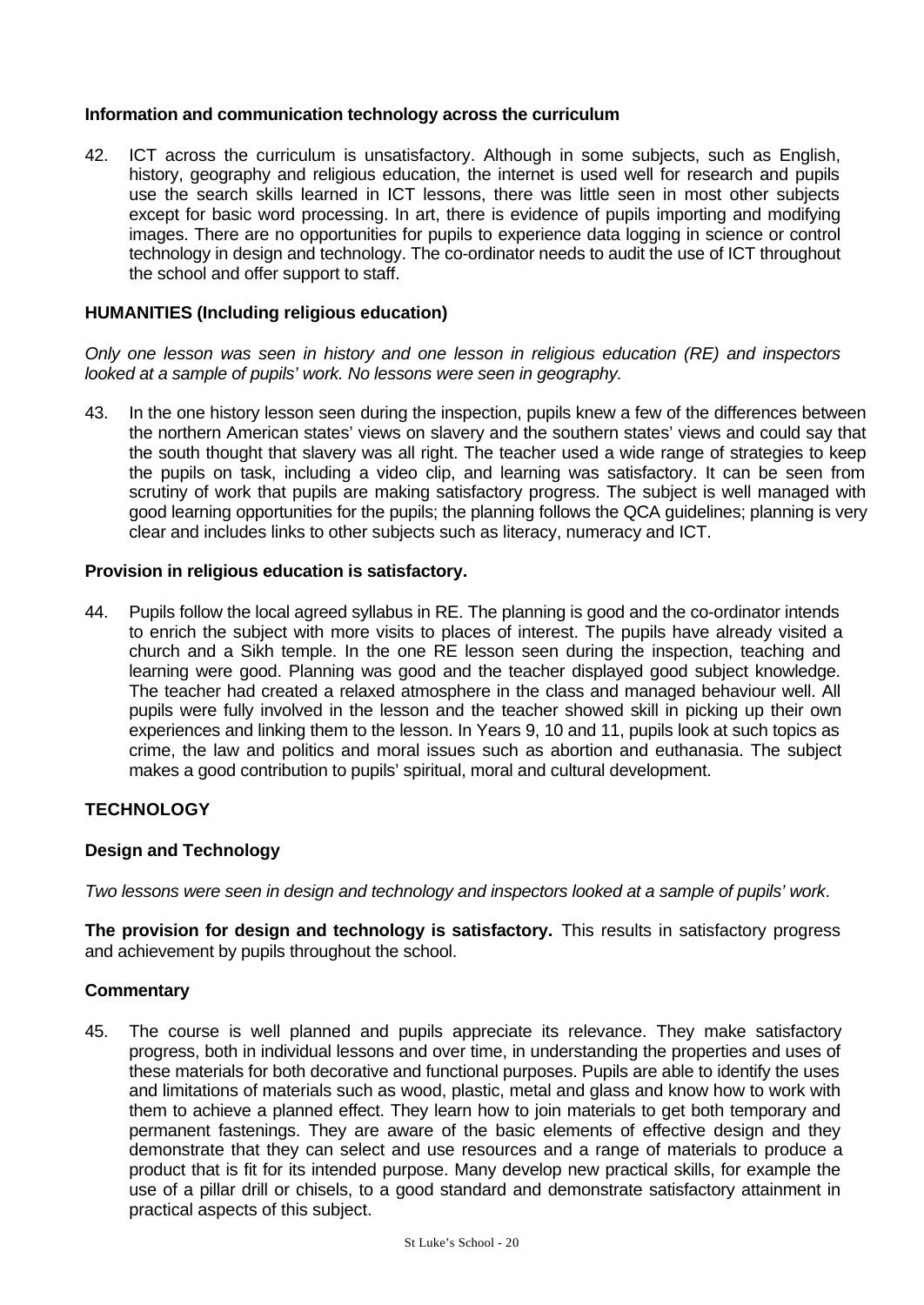- 46. In food technology, they use a wide selection of ingredients from all over the world to make meals and snacks in great variety. Pupils learn to use the equipment safely and hygienically. They are encouraged to complete design and evaluation briefs, select and prepare different ingredients, and know the most effective equipment for preparing food.
- 47. Older pupils have the opportunity to take the GCSE course, in which they have the opportunity to work with a wide range of resistant materials. Resources for teaching the subject are good although there are currently limited opportunities for pupils to have access to computers to aid pupils' learning.

## **VISUAL AND PERFORMING ARTS**

## **Art and Design**

*One lesson was seen during the inspection and inspectors looked at a sample of pupils' work*.

### **The provision for art and design is good**

Pupils' work shows that teaching is good overall and provision has been maintained since the previous inspection.

### **Main strengths and weaknesses**

- The subject is well led, managed and taught and pupils achieve well.
- Good opportunities for pupils' achievement to be recognised through accreditation**.**
- The well structured learning opportunities.
- Limited opportunities for three-dimensional work.
- Limited use of information and communication technology.

- 48. The course is well planned and pupils enjoy the experiences that are provided for them. They increase their skills in handling a range of media**,** extend their knowledge of other artists, the use of colour, line and tone, and the visual aspects of composition, including perspective. There is some limited use of computer technology in producing work.
- 49. In the lesson observed the teacher showed good subject knowledge, was aware of individual pupils' needs and set realistic and achievable challenges. The teacher's planned work keeps pupils interested in their work and more able pupils are able to work independently. Behaviour is managed well and the teacher has high expectations of pupils.
- 50. Pupils in Years 10 and 11 are following a GCSE course and results are good with all pupils achieving a pass with some in the grades A to C. In the Year 11 lesson seen, pupils worked enthusiastically.
- 51. Accommodation and resources for teaching the subject are good although there are limited opportunities for pupils to use computers to aid their learning due to shortage of appropriate software.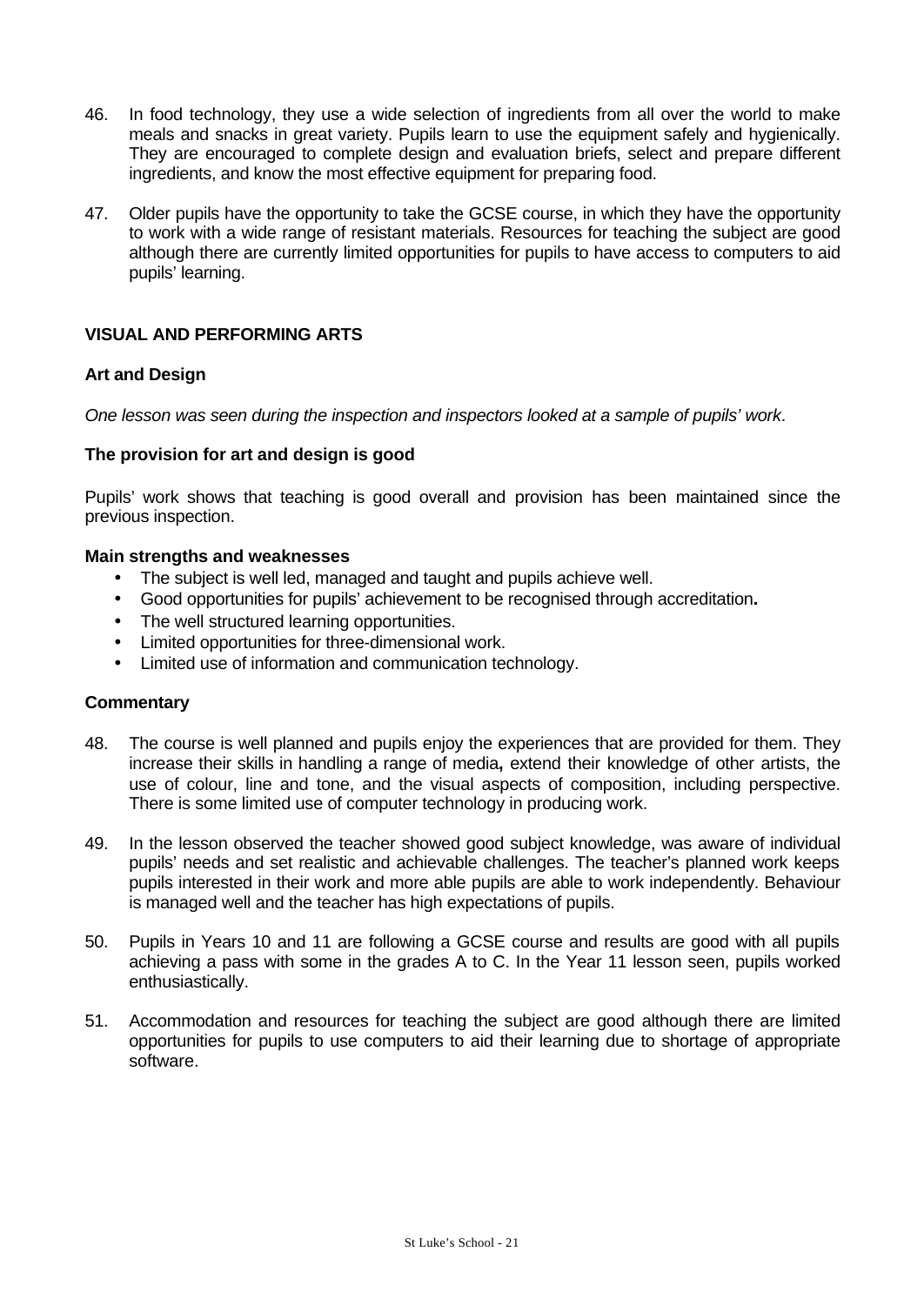## **PHYSICAL EDUCATION**

*Only one lesson of physical education was observed and inspectors looked at a sample of pupils' work.*

## **Provision in physical education is good.**

This quality has been maintained since the last inspection because of effective development of the subject.

### **Main strengths and weaknesses**

- The subject is well led and managed.
- Good opportunities for pupils' achievement to be recognised through accreditation.
- Good range of sports activities available to pupils.
- Good links with other schools for sporting events.
- Limited opportunities for dance.

- 52. Only one lesson and a football match with a visiting school were observed. The learning opportunities provided for pupils in Years 7 to 9 include all the elements of the National Curriculum except dance. The subject co-ordinator has appropriate plans to provide learning opportunities in the future by inviting a 'street' dance specialist into the school to run a workshop. The programme of learning for pupils in Years 10 and 11 provides a good opportunity for them to gain accreditation for their achievements through a GCSE and in 2003, the first year this opportunity was available, pupils have gained passes E to G in their examinations**.**
- 53. The curriculum is enriched well by the Friday afternoon activities when pupils are given good opportunities to participate in a wide range of additional sports activities such as golf and sailing. The school also provides good opportunities for pupils to be involved in more adventurous activities, such as climbing, during the residential trip to Wales.
- 54. The co-ordinator has established good links with other special schools locally and with schools further afield, which provide good opportunities for football matches and athletics events. Observation of a football match during the inspection indicates that these opportunities make a significant contribution to pupils' personal development and their social skills. During school time pupils can participate in the badminton and tennis leagues and at break and lunchtimes teachers provide additional opportunities for pupils to practice their football skills during organised activities led by teaching and support staff. Visitors to the school contribute effectively to pupils' learning and the local football club and a county cricketer have provided coaching sessions for pupils. The recent admission of girls has been addressed well by the co-ordinator who is very aware that the school needs to ensure they are fully included in the activities available and that the curriculum is developed to sufficiently reflect their needs and interests. The co-ordinator has already attended a course about encouraging girls to participate in sport.
- 55. Leadership and management of the subject are good. The subject co-ordinator has identified appropriate priorities that will help improve learning opportunities further and these include continued development of the systems used to check pupils' attainment and the development of systems that will enable pupils to be involved in checking their own progress.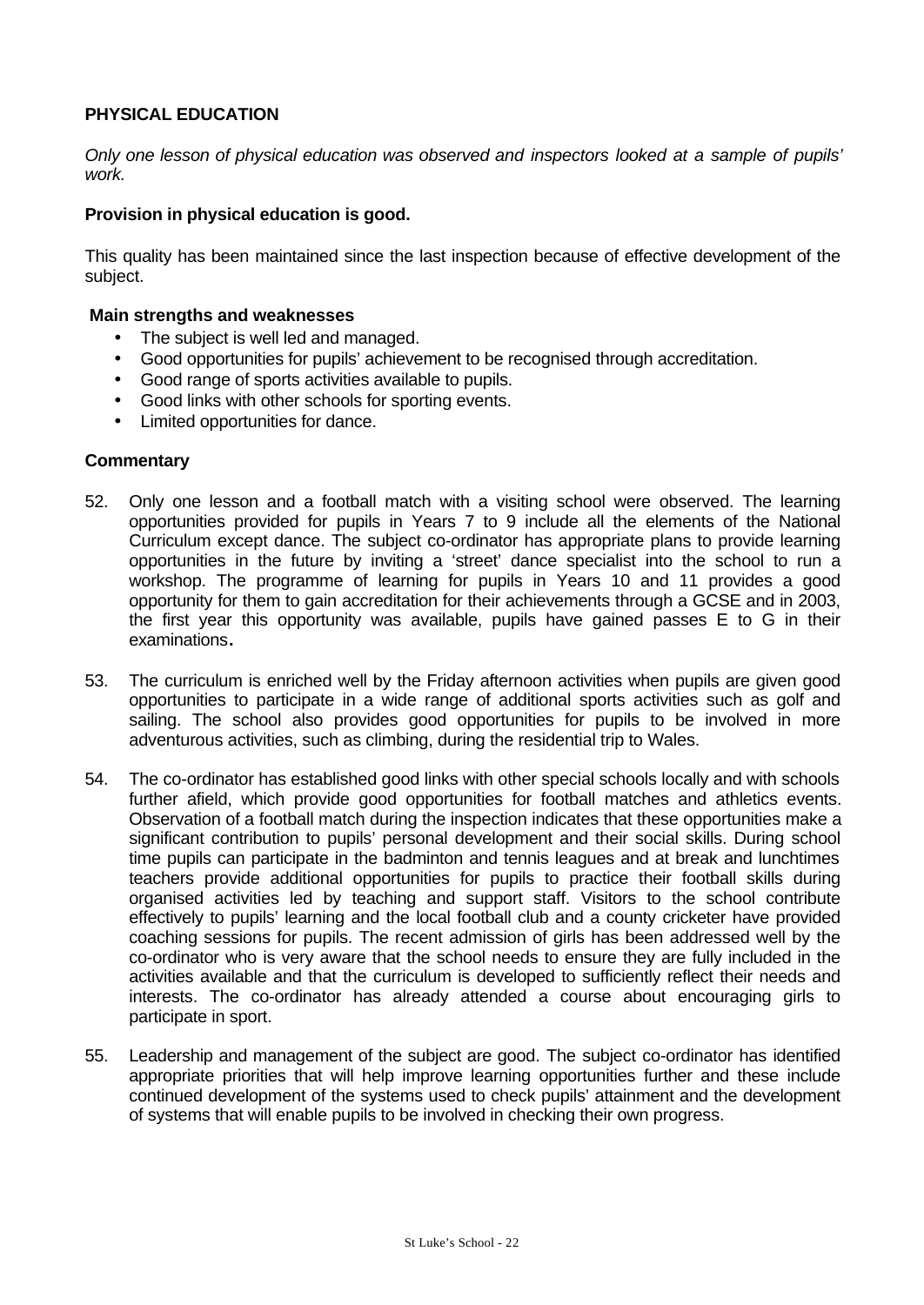## **PERSONAL, SOCIAL AND HEALTH EDUCATION AND CITIZENSHIP**

*Only two citizenship lessons were observed and inspectors looked at a sample of pupils' work, teaching and learning were satisfactory in both. No lessons of personal, social and health education were observed*.

## **The learning opportunities provided for pupils in personal, social and health education and citizenship are satisfactory.**

### **Main strengths and weaknesses**

- Pupils' learning is recognised by accreditation.
- The subject contributes to pupils' understanding of their community.
- There is no subject co-ordinator to lead and manage the subject.

- 56. The programmes of study for both subjects provide pupils with satisfactory learning opportunities and include suitable modules about sex and drugs education as well as providing opportunities for pupils to learn about their place in the local and wider community. There is a satisfactory plan of what pupils will learn throughout their time in the school, which ensures that they do not cover the same work twice and more detailed plans have been established for many of the modules of work. These provide satisfactory guidance for teachers when they plan lessons. There are good opportunities for pupils' learning to be recognised and pupils in Year 9 gain credits for their achievement, which lead to the ASDAN bronze award and the successful achievement of pupils in Years 10 and 11 enables them to gain credits for the silver award. Curriculum plans and pupils' work indicates that teaching and pupils' achievement overtime is satisfactory.
- 57. Leadership of the subject is unsatisfactory as there is currently no one responsible for its management across the school. This is limiting further development of the subject because the school does not have enough information about how well it is being taught or how well pupils are learning.